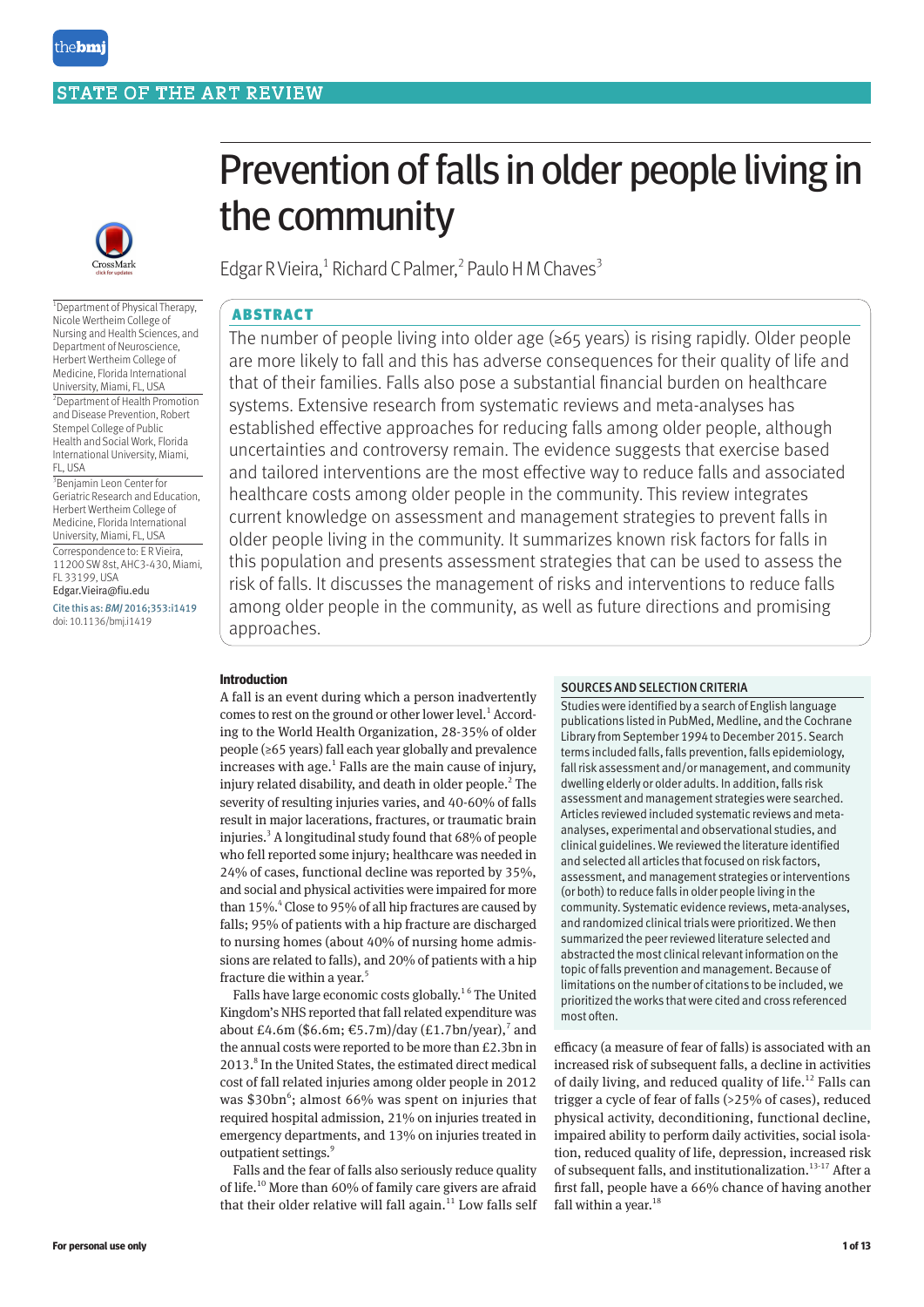| Table 1   Common risk factors for falls in older people in the community |                                                                                                                                                   |           |  |  |  |  |  |  |  |
|--------------------------------------------------------------------------|---------------------------------------------------------------------------------------------------------------------------------------------------|-----------|--|--|--|--|--|--|--|
| <b>Risks</b>                                                             | Examples                                                                                                                                          | Reference |  |  |  |  |  |  |  |
| Previous falls                                                           | During the previous 12 months                                                                                                                     | 22        |  |  |  |  |  |  |  |
| Fear of falling                                                          | Low falls efficacy scale scores                                                                                                                   | 12        |  |  |  |  |  |  |  |
| Balance problems                                                         | Increased postural sway                                                                                                                           | 25        |  |  |  |  |  |  |  |
| Gait and mobility problems                                               | Increased variability of step length, shorter single support time during<br>dual task gait, timed up and go test time >12s                        | 25 26     |  |  |  |  |  |  |  |
| Pain                                                                     | Lower limb and foot pain                                                                                                                          | 27        |  |  |  |  |  |  |  |
| Drugs                                                                    | Polypharmacy $(\geq 4)$ , psychotropics, antidepressants, benzodiazepine                                                                          | 28        |  |  |  |  |  |  |  |
| Cardiovascular conditions<br>and syncope                                 | Carotid sinus syndrome, vasovagal syncope, orthostatic and<br>postprandial hypotension, arrhythmias                                               | 29        |  |  |  |  |  |  |  |
| Cognitive impairment                                                     | Reductions in verbal ability, processing speed (executive function), and<br>immediate memory                                                      | 30        |  |  |  |  |  |  |  |
| Urinary incontinence                                                     | Rushing to the bathroom at night                                                                                                                  | 31        |  |  |  |  |  |  |  |
| Stroke                                                                   | Decreased paretic limb contribution to standing balance control,<br>increased variability of step length, inability to step with the blocked limb | 32        |  |  |  |  |  |  |  |
| <b>Diabetes</b>                                                          | Peripheral neuropathy, as well as accelerated balance, somatosensory,<br>visual, vestibular and cognitive function decline                        | 3334      |  |  |  |  |  |  |  |

Efforts to reduce and manage falls have been a focus of research into ageing for several decades.<sup>19</sup> This review summarizes the best available evidence on risk factors for falls in older people living in the community and how to assess the risk of falls. It discusses how to manage these risks, which interventions are most effective in reducing falls, and future directions in research and implementation.

## **Risk factors for falls in older people in the community**

Falls result from interactions between multiple individual and environmental risk factors. Extensive research has identified many such risk factors in older people in the community, including previous falls, demographic characteristics (such as female sex, older age), health habits, pain, chronic diseases, medications, physical impairments, functional limitations, disabilities, and environmental barriers.<sup>20-24</sup>Table 1 lists some common risk factors for falls in this population.

#### Gait and balance

Gait and balance impairments are modifiable causes of falls; interventions to enhance musculoskeletal function are effective in preventing falls among older people in the community.<sup>35 36</sup> Slower gait is an indicator of fear of falls and disability; it is a risk factor for falls and is used to classify people as frail (gait speed <0.8 m/s and not able to walk more than 350 m in six minutes). People who are afraid of falling increase their level of co-contraction (activation of agonist and antagonist muscles such as the quadriceps and hamstrings). Increased co-contraction increases rigidness, which may reduce the risk of falls during low speed disturbances such as being pushed lightly. However, it also increases the risk of falls during high velocity disruptions such as tripping because it takes longer to replace the feet and the person may not be able to recover balance in time.<sup>37</sup>

#### Frailty and disability

Falls are related to other problems in older people such as frailty, disability, incontinence, and visual and cognitive impairment.<sup>31-40</sup> Markers of frailty, disability, and falls risk include not being able to complete more than seven chair rises in 30 seconds without using the hands, taking more than 50 seconds to climb 10 steps, and taking more than 30 seconds to get up from the floor. $41$  Community ambulation cut-off points include being able to walk 50 m independently and safely within a reasonable time period, and to be able to walk 365 m independently and at least 30 m at 1.3 m/s. $41$ 

Other frailty indicators include the loss of 4.5 kg or more during the past year, exhaustion for three or more days a week, grip strength of less than 10.4 kg force for women and 14.5 kg force for men, and sitting quietly or lying down during most of the day.<sup>42</sup>

The association of falls with frailty and disability is bidirectional, and they have risk factors in common. $31$ Falls can cause injuries that result in disability and lead to deconditioning and ultimately frailty. In the other direction, frail or disabled older adults may fall because of lack of balance or strength. In addition, disabilities (such as amputations) may predispose older people to falls. Thus, screening for and reducing the risk of falls affects the risk of frailty and disability and vice versa. Falls among frail older people are particularly worrying because the reduced physiologic capacities may increase complications and compromise recovery.<sup>43</sup>

#### Comorbid conditions

Acute or chronic medical problems such as osteoporosis, diabetes, urinary incontinence, and cardiovascular disease are also risk factors for falls.<sup>44</sup> Carotid sinus syndrome, vasovagal syncope, orthostatic and postprandial hypotension, arrhythmias (bradyarrhythmias and tachyarrhythmias) are common causes of syncope related falls in older people.<sup>29</sup> Orthostatic hypotension can cause older people to faint. A systolic drop of 20 mm Hg after one minute of standing may be particularly informative about the risk of falling in community dwelling older people with uncontrolled hypertension.45

Vitamin D deficiency is another suspected risk factor for falls in older people. Vitamin D is a regulator of calcium and phosphorus metabolism; its importance for bone health is well established and there has been increasing interest in the association between vitamin D and falls, but the results are controversial.<sup>46 47</sup> Some studies found an association between falls and vitamin D deficiency, but others that controlled for physical activity levels found no such association.<sup>33</sup>

# Polypharmacy

Drugs are often prescribed for patients who fall, but polypharmacy, often defined as use of four or more prescription drugs, as well as use of specific drugs including antidepressants, sedatives and hypnotics, neuroleptics and antipsychotics, antihypertensives, and anticonvulsants—have been linked to an increased risk of falls.<sup>48-50</sup>

# **Assessing the risk of falls**

# History and examination

Patients may not spontaneously report falls for several reasons, including the perception that a fall event may not be relevant unless it resulted in injury. A recent fall, two or more falls in the previous 12 months, difficulty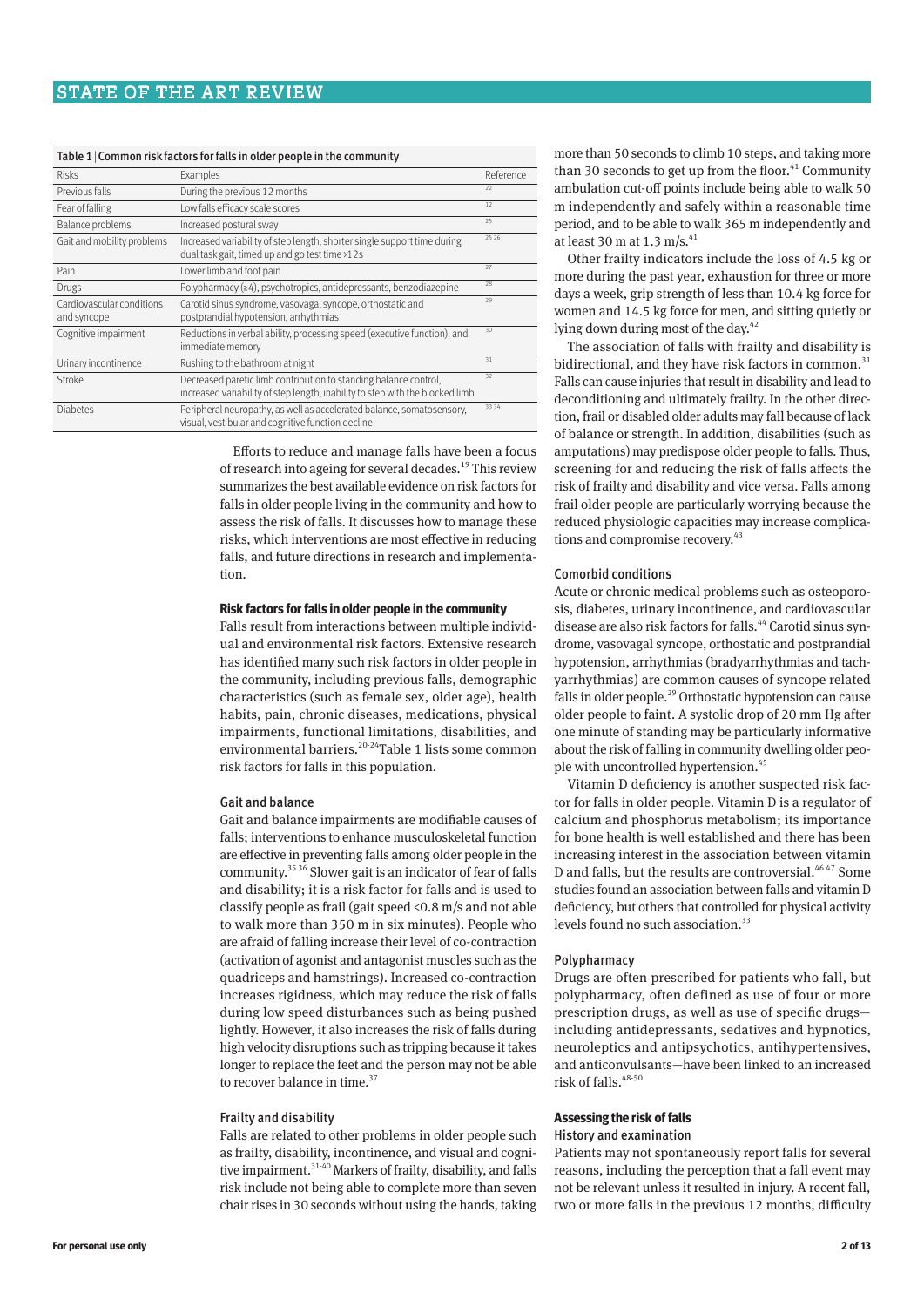walking or balance problems, and lower limb pain indicate the need for a more detailed history and multifactorial assessment.<sup>44</sup>

Previous falls are predictors of future falls, so asking about previous falls is an important first step. It is then essential to investigate what caused the fall. An assessment of the circumstances of fall events (such as place, time, activity being performed, preceding symptoms) and their consequences (such as injuries, fear of falling, difficulty performing daily activities, activity restriction, pain) should be conducted.  $\rm ^{51}$ 

Next, an assessment of all prescribed and over-thecounter drugs should be undertaken and potential medication interactions evaluated. Finally, a history of relevant risk factors should be collected, including information on acute and chronic medical problems that are known contributors to falls. Specific points to cover are described in more detail below.

#### Drug review

Drugs may be needed to treat pain, syncope or orthostatic hypotension (or both), and other chronic conditions. However, they may increase the risk of falls. A drug review and reduction of the number or dose of drugs (or both) form part of the efforts to reduce falls. $4452$  Drug reviews should include evaluation of over-the-counter drug such as those with anticholinergic effects (for example, allergy and sleep drugs) and those that can promote movement disorders.<sup>53</sup>

# Medical risk factors

#### *Vision*

Referral for ophthalmologic evaluation of visual acuity, depth, contrast sensitivity, and cataracts has been recommended by experts.<sup>53</sup>

#### *Syncope*

In addition, older people whose falls are suspected to be caused by syncope or are unexplained should undergo syncope related investigation.<sup>54</sup> It can be difficult to determine whether syncope had occurred because falls are often unwitnessed.<sup>2955</sup> An in-depth syncope investigation is guided by an initial evaluation, detailed history, physical examination, biochemical and hematologic tests, electrocardiography, and echocardiography.<sup>29</sup> In some cases, it may also include carotid sinus massage, tilt table tests, 24 hour Holter electrocardiography, and electrophysiological studies for arrhythmias. Referral to specialized interdisciplinary units may be required.<sup>56 57</sup>

# *Cardiovascular*

A study found that 44% of older people treated at an emergency department over a 28 day period had experienced a fall.<sup>58</sup> Seventy seven per cent of those with unexplained falls, recurrent falls, or unexplained loss of consciousness had cardiovascular problems including orthostatic hypotension (19%), carotid sinus hypersensitivity (73%), vasovagal hypersensitivity (15%), and arrhythmia (8%).<sup>58</sup> Cardiovascular causes of falls include vasovagal syncope, carotid sinus syndrome, arrhythmias, other cardiac abnormalities (such as stenosis,

cardiomyopathy, ischemia, and infarction), and postprandial or orthostatic hypotension.<sup>59</sup> Assessment of orthostatic hypotension is a component of the multifactorial assessment of falls risk in older people.<sup>60</sup> The use of blood pressure measurements in the seated and standing position is common. However, a substantial proportion of patients with orthostatic hypotension may be misclassified if supine blood pressure is not assessed.<sup>61 62</sup> The need for repeated measurements in different positions and minutes apart may be burdensome, particularly in time constrained clinical settings.

# *Cerebrovascular*

Older people who have a stroke have an increased risk of falls because of sequelae such as decreased strength and balance, contralateral neglect (lack of attention and awareness of the side of the body opposite to the affected hemisphere of the brain), perceptual (for example, proprioception) and visual problems.63 A study on the incidence and consequences of falls in older people with stroke found that  $73\%$  (n=79) fell at home within six months of discharge.<sup>64</sup>

#### *Diabetes*

People with type 2 diabetes have an increased risk of falls compared with those without type 2 diabetes (odds ratio 2.0, 95% confidence interval 1.2 to 3.4).<sup>33</sup> Falls in older people with type 2 diabetes are often associated with diabetic peripheral neuropathy, as well as accelerated balance, somatosensory, visual, vestibular, and cognitive function decline.<sup>33 34</sup>

The prevalence of falls is directly associated with the number of chronic medical conditions such as cardiovascular problems, diabetes, chronic obstructive pulmonary disease, depression, and arthritis. Older women who have at least one chronic condition have an increased chance of having a fall compared with those with no chronic conditions (odds ratio 1.8, 1.4 to 2.3). $65$ 

## Functional and mobility assessment

Evaluation of functional and mobility impairments can identify the need for referral and guide tailored rehabilitation interventions. In-depth evaluation of mobility requires appropriate expertise (for example, the involvement of physiotherapists).<sup>52</sup> Detection of gait abnormalities on the basis of performance tests can help identify older people who are likely to benefit from more detailed assessment and management of mobility impairments. Several tests are available to assess function and mobility (eg, gait and balance), the most commonly used of which are summarized below.

#### *Timed up and go test*

The timed up and go (TUG) test involves timing how long it takes someone to get up from an armchair, walk 3 m, turn around, come back, and sit on the same chair.<sup>66 67</sup> The test is fairly easy to administer and takes less than five minutes.44 It has been shown to be a reliable and valid indicator of falls risk.<sup>68 69</sup> In general, TUG times >12 seconds are associated with increased risk of falls. A study found that older adults who had had a previous fall took 22 s (stand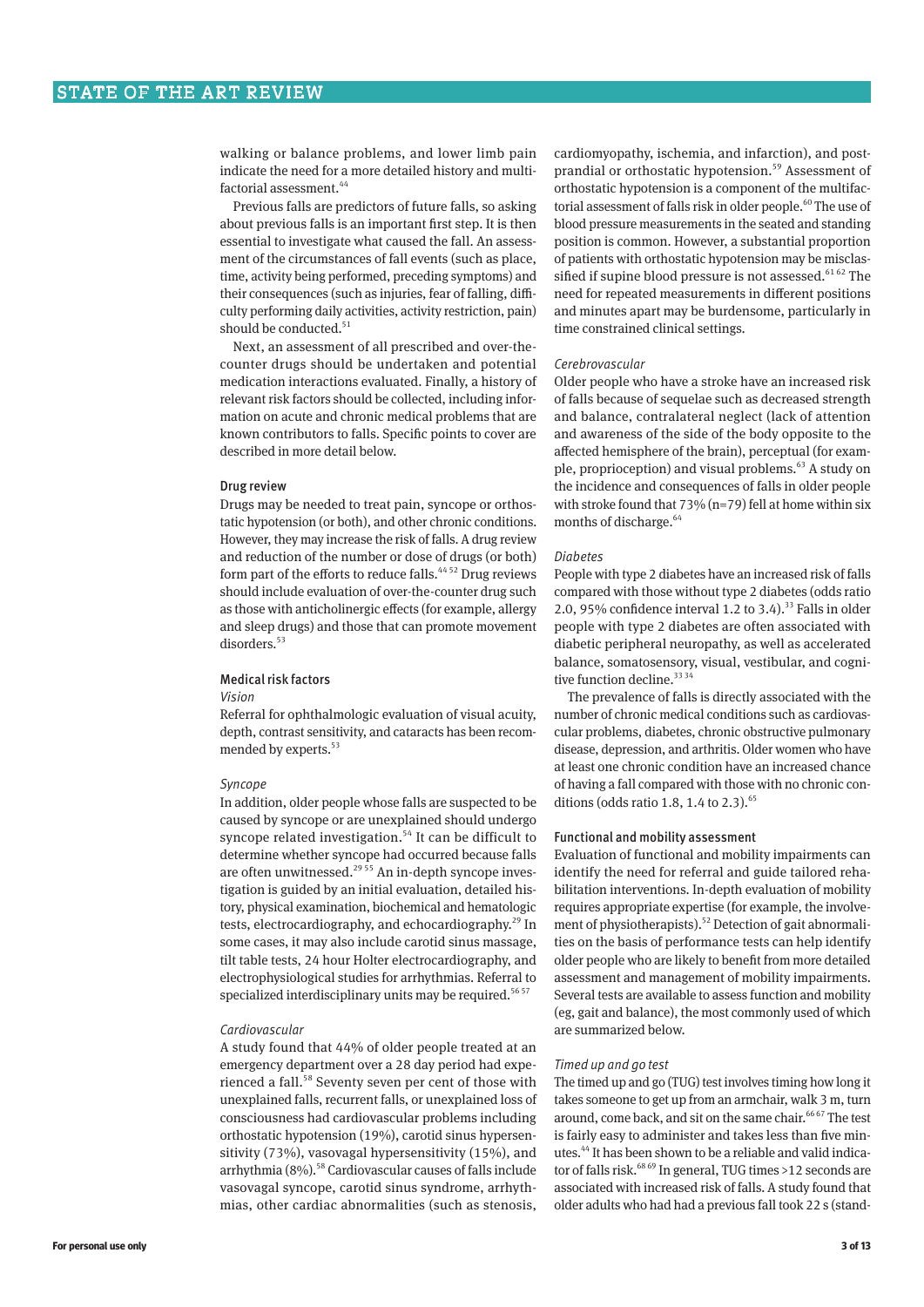ard deviation 9) to complete the TUG, while non-fallers took 8 s (2) to complete the test (F=23; P<0.001).<sup>70</sup> Using a cut-off value of 13.5 s, TUG had a sensitivity of 80% and specificity of 100%. However, the test does not provide in-depth gait information, and cut-off values indicative of an abnormal result vary. Reference values are available for different age groups and for people with certain health conditions. For example, average times for community dwelling older adults were 8 s (95% confidence interval 7 to 9) for people 60-69 years old, 9 s (8 to 10) for people 70-79 years old, and 11 s (10 to 13) for people 80-99 years old.<sup>71</sup> There is no consensus on what constitutes optimal times or scores for identifying those who would benefit from in-depth mobility assessment.<sup>72</sup>

# *Short physical performance battery*

The short physical performance battery (SPPB) involves a timed 4 m walk at usual pace, a timed repeated chair sit to stand test, and balance tests with feet side by side, semitandem, and full tandem for 10 seconds.<sup>73</sup> The test can be easily administered in a variety of contexts and settings by medical assistants and trained staff after minimal training, and it takes about 10 minutes to complete. The SPPB has been found to be a reliable and valid measure of mobility that is predictive of falls, physical disability, hospital admission, nursing home admission, and mortality.<sup>7374</sup> SPPB scores ≤9 indicate mobility impairment.<sup>73</sup> The SPPB can be used to identify older people with mobility limitations who are likely to benefit from moderate intensity physical exercise programs.<sup>7576</sup> For example, mobility disability was considerably reduced in older people with SPPB ≤7 at baseline who participated in the LIFE trial. $7576$ 

#### *Usual or preferred walking speed*

This is an item in the SPPB score, a determinant of the TUG time and of the six minute walking test, and it a frailty phenotype. $^{77}$  The preferred walking speed is predictive of a wide range of adverse health outcomes, including falls.<sup>78</sup> The association between walking speed and falls is non-linear, with a greater risk of outdoor falls among faster walkers, and greater risk of indoor falls among slow walkers.<sup>78</sup> There has been interest in the use of walking speed as an overall health indicator for older adults.79 However, it remains to be determined whether walking speed in isolation could serve as a screening test for falls risk.<sup>80</sup>

#### *Berg balance test*

The Berg balance test offers a comprehensive assessment of static and dynamic balance. It is commonly used in the rehabilitation setting. It involves the assessment of performance on 14 tasks—namely: sit-to-stand, standing unsupported, sitting unsupported, stand-to-sit, transfers, standing with eyes closed, standing with feet together, reaching forward with an outstretched arm, retrieving an object from the floor, turning the trunk with feet fixed, turning 360°, stool stepping, tandem standing, and standing on one limb.<sup>81-83</sup> However, its value and feasibility as a screening tool remain to be established.<sup>24</sup>

# *Tinetti balance assessment*

This assessment has a balance and a gait session.<sup>84</sup> The balance session includes evaluations of sitting and standing balance, ability to rise from sitting on a chair, responses to being nudged, turning ability, and sitting down ability. The gait session includes evaluations of hesitancy, step length and height, foot clearance, step symmetry, continuity, path, trunk motion, and base of support. Scores vary from 0 to 2 for each component. The maximum scores are 16 for balance and 12 for gait (28 total score). Scores ≤18 indicate high risk for falls, scores between 19 and 23 indicate moderate risk, and scores ≥24 indicate low risk.

# *Performance oriented mobility assessment*

Performance oriented mobility assessment (POMA) is another clinical approach for assessing balance and gait.<sup>84</sup> People are observed while performing mobility tasks and receive scores based on balance and gait abilities on 16 items. It takes about 10-15 minutes to complete. The POMA offers more detailed information on mobility components than the TUG, but the time taken to complete it may limits its use as a screening tool.

#### *Home and environmental assessment*

Home assessments and client education are an integral part of comprehensive falls prevention programs.<sup>36-85</sup> Home visits are an opportunity to identify medication use habits and environmental hazards, to observe activities of daily living, and to provide education for patients and families. Low cost home modifications can significantly reduce fall related injuries.<sup>3686</sup> Although home modifications are often components of multifactorial interventions, specific data on their effectiveness in reducing fall related injuries are limited. However, a cluster randomized trial (842 households) in 2015 reported that home modification reduced the rate of injuries from falls by 39% compared with a waiting list control group (relative rate 0·61,  $0.41$  to  $0.91$ ).<sup>87</sup> Home environment assessment checklists are available,<sup>88-90</sup> and they are designed to identify:

- •  Environmental hazards that can be removed or avoided, including tripping obstacles such as cords, rugs, and furniture; slippery surfaces; and poorly illuminated areas
- •  Accessories that can be installed and furniture that can be modified to facilitate transfer or walking including ramps, proper height toilet seats and beds, grab bars next to the toilet and shower, and railings along walking pathways
- The need and opportunities for use of assistive gadgets and devices, such as extended reaching gadgets, falls monitoring devices, medical staff or rescue alert systems.

# **Managing risks and interventions to reduce falls**

Multidisciplinary risk assessment followed by tailored multifactorial interventions including exercise has been shown to significantly reduce falls among older people in the community.19-92 Statistically significant reductions in falls have been observed in interventional trials and meta-analyses as well as reductions in healthcare related costs when older people at risk of falling are identified and interventions are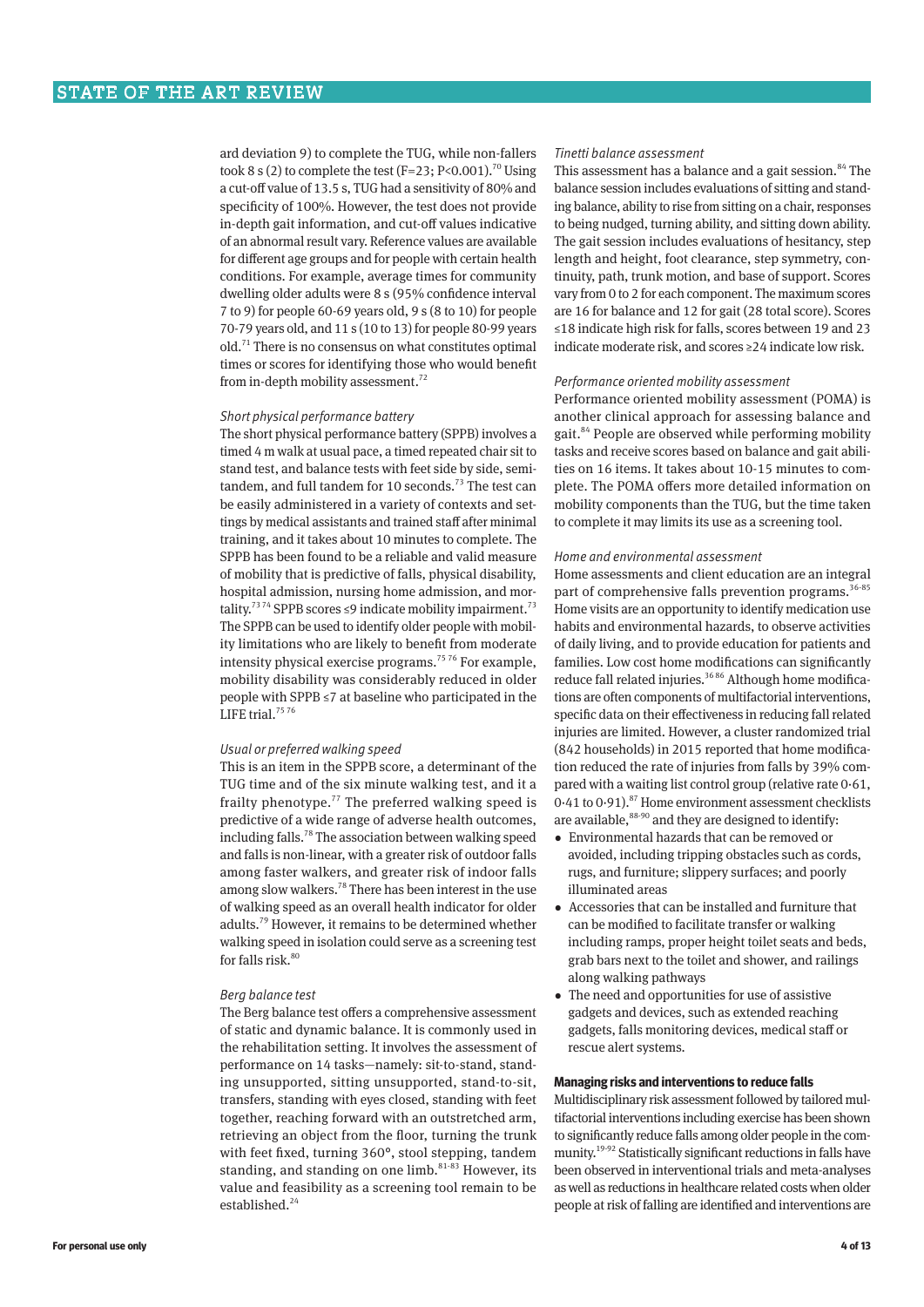implemented.<sup>36-95</sup> In the following section, we present evidence on how to manage the risk and interventions shown to reduce falls, including exercise based interventions; management of pain, chronic conditions, and medication; education and behavioral counseling; vision correction; vitamin D and calcium supplementation; and multifactorial interventions.

# Exercise based interventions

On the basis of a systematic review,<sup>35</sup> the 2012 US Preventive Services Task Force (USPSTF) recommended exercise and physiotherapy to prevent falls in older people at risk in the community.<sup>96</sup> It should be noted that cognitive impairment not only increases the risk of falls but may also adversely affect adherence to interventions and the effectiveness of such interventions. Fall prevention results from trials in cognitively intact older people should not be generalized to those with cognitive impairment.<sup>40 97</sup> The American Geriatrics Society/British Geriatrics Society (AGS/BGS) guideline acknowledged the lack of sufficient evidence to recommend for or against multifactorial or single interventions to prevent falls in community dwelling older people with known dementia.<sup>44</sup>

A systematic review of randomized trials of interventions to reduce falls in older people living in the community published in 2012 also supported the beneficial effect of exercise interventions in reducing the number of falls and the number of participants who fell.<sup>36</sup> Data from more than 3500 participants from 16 trials showed that group exercise classes with multiple components (such as balance retraining and muscle strengthening) reduced the rate of falls (prevalence) in the groups that exercised compared with the groups that did not exercise (rate ratio 0.71, 0.63 to 0.82). Tai Chi—an exercise intervention that involves movements that emphasize weight shifting, balance, postural alignment, and coordination—was associated with a 28% (0% to 48%) reduction in the rate of falls and a 29% (13% to 43%) reduction in the risk of falling.<sup>36</sup> Home based exercises containing multiple exercise categories also resulted in a significant reduction in the rate of falls (rate ratio 0.68, 0.58 to 0.80) and risk of falling (risk ratio 0.78, 0.64 to 0.94).<sup>36</sup>

The bipedal posture and gait evolved as an adaptation for survival, but it is unstable by nature. $98$  Walking is a controlled fall avoided by subsequent steps. Exercising in a standing or unsupported sitting position (for example, on a stool or exercise ball) trains balance. Balance challenges such as one leg stance and center of pressure displacements observed in Tai Chi practice increase instability, promote neuromuscular training and adaptation, improve balance, and reduce falls risk in older people.<sup>99</sup>

A 2013 systematic review and meta-analysis of randomized controlled trials evaluated the effect of fall prevention exercise programs on fall related injuries in community dwelling older people.100 A total of 17 studies involving more than 4000 participants with data on injurious falls, serious falls, and fall related fractures were included. Data analyses of 10 trials showed a reduction in injurious falls in the groups that exercised compared with the groups that did not exercise (rate ratio 0.93, 0.51 to 0.77). $^{100}$ 

In 2010 the US Centers for Disease Control (CDC) published a compendium of effective fall prevention interventions for older people in the community,<sup>92</sup> and

it was updated in 2015. $^{101}$  The compendium is a report that includes information on interventions and published evidence of their effectiveness in reducing falls among older adults living in the community. Information for the updated 2015 compendium was gathered from published randomized controlled interventions that found a reduction in falls among people aged 60 years or more living in the community. It includes exercise based interventions and it summarizes program characteristics and effectiveness data. Some of the interventions, such as the Otago Exercise Program,<sup>102</sup> are individualized and delivered by physiotherapists in the home setting. Older people identified as at risk of falls by primary care physicians or geriatricians can be referred to physiotherapists for implementation of the Otago Exercise Program. Implementation of the Otago Exercise Program in New Zealand has reduced falls by 46% (rate ratio 0.54, 0.32 to 0.90), and the net cost of implementation was \$NZ140 (\$95; £67;  $€84$ ) per fall prevented.<sup>103-105</sup>

Other interventions include group based exercise programs such as Tai Chi: Moving for Better Balance, 106 107 and community programs such as a Matter of Balance, 108 which focuses on reducing fear of falling, increasing activity levels, adapting the environment to reduce falls risk, and exercising to increase strength and balance.

A nationwide training program was established in New Zealand for the delivery of the Otago Exercise Program and Tai Chi.109 The programs were delivered to 30000 older adults. The main barriers encountered were funding, consistency and fidelity of delivery, availability of providers, and attrition; the presentation of clear evidence, protocols, and quality assessments; training and supervision of other professionals by physiotherapists to deliver the programs, and patient education. Implementation of the programs resulted in decreased claims for compensation for injuries resulting from falls (no specific data presented).<sup>109</sup> The CDC compendium includes several other programs that involve one hour classes delivered one to three times a week for 16 weeks to over one year. Details and the full list of programs are available at: http://www.cdc.gov/HomeandRecreationalSafety/Falls/compendium.html.

Another recommended program called Stepping On is a multifaceted program to reduce falls and increase self confidence in older people.<sup>110</sup> It includes information on falls risks, strength and balance exercises, home hazards, safe footwear, vision and falls, safety in a public places, community mobility, coping after a fall, and the importance of drug reviews.

Because exercise programs reduce the risk of falls and have other effects—such as reducing functional decline, mobility disability, frailty, and fear of falls, as well as increasing socialization and self esteem—older people should be encouraged to exercise. After screening and assessment for falls risk, older people without contraindications in whom exercise is deemed safe should be referred to programs. Figure 1 shows a decision tree for referral to an exercise program aimed at reducing falls among older people in the community.

Pain, chronic conditions, and medication management Pain is also a potentially modifiable risk factor for falls, but systematic assessment and management of pain are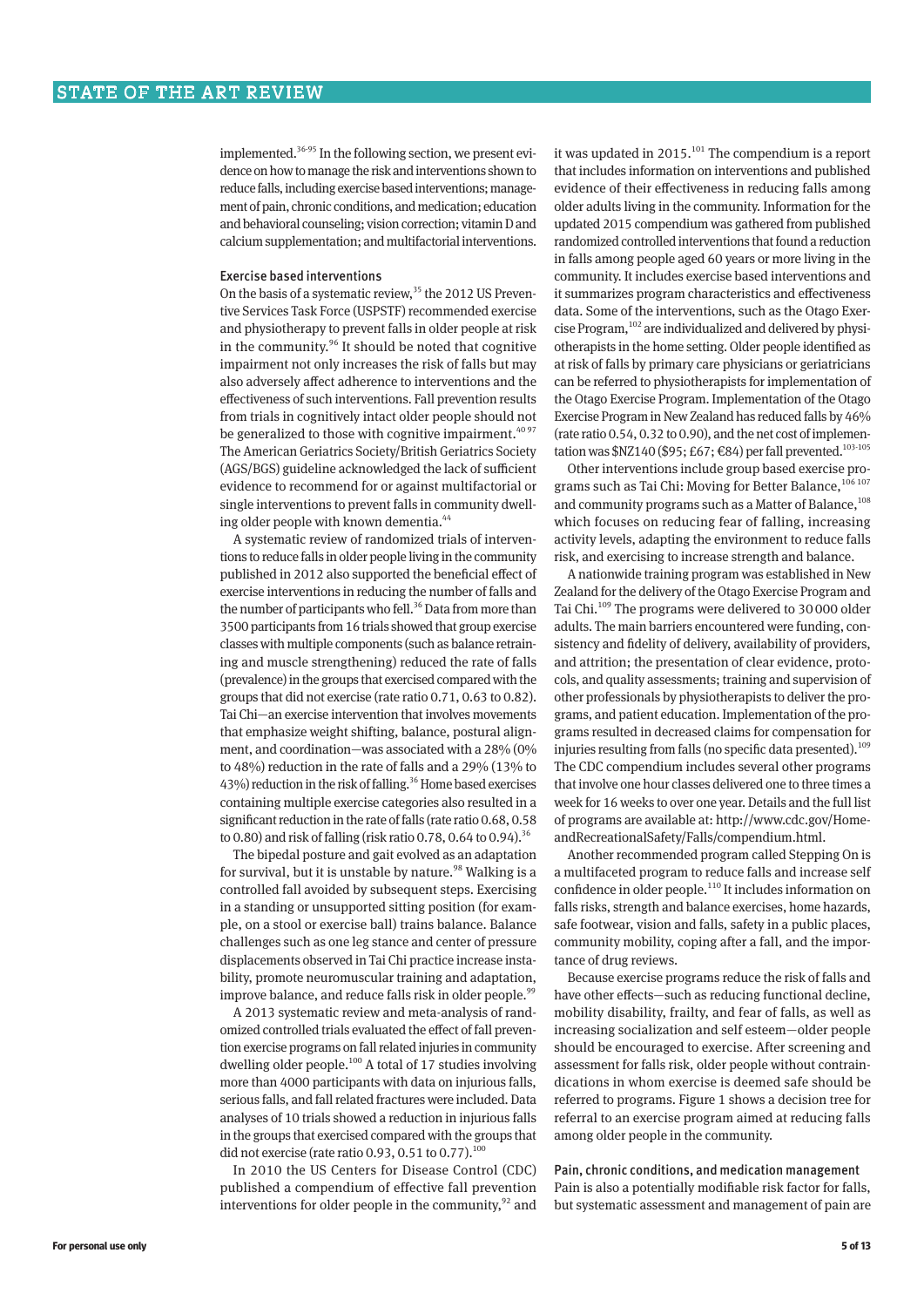# STATE OF THE ART REVIEW



Fig 1| Exercise referral decision tree for patients

not explicit components of traditional assessment and management programs in primary medical care.<sup>27 111</sup> Research aimed at evaluating the impact of pain assessment and control in the management of falls is warranted.

Orthostatic hypotension may occur during transfers (for example, getting up from bed or from a chair) and exercise. Clinical management of orthostatic hypotension includes hydration and salt intake, positional related adaptive behavior, drugs (such as vasodilators), and elimination or reduction of drugs for cardiovascular disease.<sup>61 112</sup> All drugs—including sedative hypnotics, anxiolytics, antidepressants, and antipsychotics—should be reviewed with a view to reducing their number or dose.44 It is essential to reduce psychotropics progressively to minimize withdrawal symptoms. $113114$ 

The rate of falls can be reduced by tapering and discontinuing drugs<sup>115</sup> as part of individual<sup>116</sup> or muldiscommung angles to pure conditions.<br> $35/44$  A study evaluating the effectiveness of psychotropic drug withdrawal found that after 44 weeks the risk of having a fall was 66% lower in the drug withdrawal group than in the group taking their original drugs (relative rate 0.34, 0.16 to 0.74). $^{116}$ However, the value of reducing or withdrawing drugs as a standalone intervention for preventing falls in older people has been questioned.<sup>35 96</sup> Long term withdrawal of drugs that increase the risk of falling, including benzodiazepines, may be challenging.116 Easy to use clinical decision making tools to help physicians and patients weigh up the benefits of the use of drugs for specific conditions against the risk of increasing falls are lacking.

#### Education and behavioral counseling

Education and behavioral counseling includes educating older people and their families about falls and the clinical, behavioral, psychological, and acute risk factors for falls. Clinical education and behavioral counseling is not recommended as a standalone intervention.<sup>35,36</sup>

#### Vision correction

It is unclear whether vision correction is an essential component of multifactorial interventions for falls prevention.<sup>117</sup> Older women who had cataract surgery for the first eye showed a reduction in the rate of falls (rate ratio 0.66, 0.45 to 0.96; P=0.03),<sup>118</sup> but the 2010 systematic review for the USPSTF<sup>35</sup> found that surgical and non-surgical vision correction did not reduce the risk of falling and raised concerns about an increased risk of falls.<sup>119</sup> As with improved mobility, improved vision may increase activity levels or reduce attention levels (or both) increasing opportunities for falls. This should not stop healthcare providers from recommending exercise and proper vision correction because the benefits of improved physical function and vision for the overall quality of life of patients outweigh the risks. Vision correction needs to be used in conjunction with other interventions to reduce the risk of falls.

# Vitamin D and calcium supplementation

Supplementation with vitamin D and calcium is another strategy for reducing the risk of falls. In 2009 a metaanalysis of seven randomized controlled trials with about 1900 participants linked 700-1000 IU of vitamin D supplementation to a lower risk of falls compared with those who did not take vitamin D (pooled relative risk 0.81, 0.71 to 0.92).

The USPSTF reviewed nine vitamin D supplementation randomized trials and found that a median oral daily dose of 800 IU of vitamin D with or without calcium was associated with a 17% (11% to 23%) reduced risk of falling in the intervention group (6-36 months of follow-up), and the USPSTF recommended vitamin D supplementation to prevent falls in community dwelling older adults.<sup>96</sup>

By contrast, a systematic review and meta-analysis in 2012 reported that in general vitamin D supplementation was not associated with lower fall rates in community dwelling older people (rate ratio 1.0, 0.90 to 1.11), but it reduced the rate of falls and risk of falling in subgroups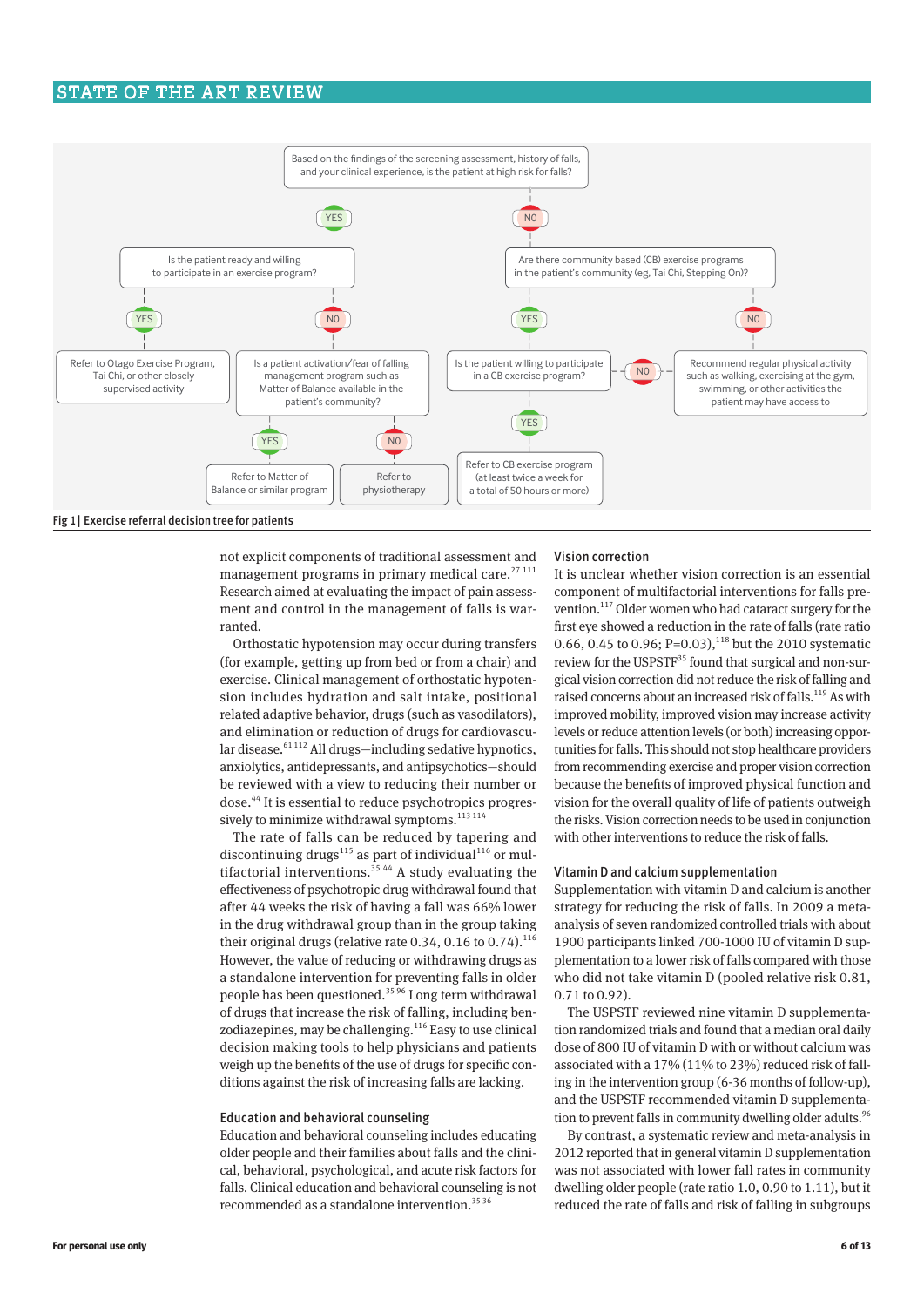with low vitamin D levels at baseline compared with those who did not receive vitamin D supplementation.<sup>36</sup> Analyses of 804 participants with low vitamin D levels at baseline from four trials showed that fewer people fell in the group who received vitamin D supplements than in the group who did not received vitamin D supplements (relative risk 0.70, 0.56 to 0.87).<sup>120-123</sup> The review concluded that vitamin D supplementation reduced falls only in people with lower vitamin D levels.<sup>36</sup>

The American Geriatrics Society workgroup on vitamin D supplementation for older adults graded the quality of evidence from clinical trials and meta-analyses of vitamin D supplementation to reduce falls and fractures in older people.124 The workgroup recommended minimum daily supplementation with 1000 IU of vitamin D plus 1000- 1200 mg of calcium to prevent falls and fractures in older people in the community or institutional settings.<sup>124</sup>. Similarly, a meta-analysis conducted for the USPSTF to evaluate vitamin D supplementation with or without calcium for preventing cancer and fractures found that combined vitamin D and calcium supplementation reduced the risk of fractures in older people in the community (relative risk, 0.89, 0.76 to  $1.04$ )<sup>125</sup> However, one of the trials reported adverse effects of supplementation including renal and urinary tract stones.125 The Institute of Medicine's dietary reference intake for calcium and vitamin D to maintain bone health and calcium metabolism is 600 IU for people aged 51-70 years and 800 IU for those aged 70 years or more.<sup>126</sup> These are the same values as those proposed by the 2012 USPSTF for falls prevention,  $96$  but the 2014 AGS recommendation for older adults is for at least 1000 IU per day and the AGS concluded that there are currently insufficient data to support vitamin D supplementation without calcium.<sup>124</sup>

The Institute of Medicine (IOM) recommended dietary allowance for calcium is 1000 mg for people aged 51-70 years and 1200 mg for those 70 years or more.<sup>126</sup> A metaanalysis found that combined vitamin D and calcium supplementation of institutionalized older people was associated with reduced risk of fractures (relative risk 0.71, 0.57 to 0.89), but results in community dwelling people did not reach statistical significance (0.89, 0.76 to 1.04).<sup>125</sup> A dose dependent benefit of vitamin D supplementation has been found for hip and non-vertebral fractures in older adults, with a median vitamin D intake of 800 IU/day in community dwelling older people being associated with a reduction in hip fracture risk (relative risk 0.68, 0.48 to 0.96).<sup>127</sup>

#### Multifactorial interventions

Multifactorial interventions are interventions that target multiple risk factors using multiple approaches. For example, a multifactorial intervention may address the risk of falls by delivering a group exercise program, a drug review, vitamin D supplementation, and home risk assessment and modifications. Several studies indicate that multifactorial interventions reduce falls in older people in the community. A landmark randomized controlled trials published in 1994 reported lower risk of falls in people 70 years or more who lived in the community after participation in a multifactorial intervention (rate ratio

0.69, 0.52 to 0.90); the intervention group  $(n=153)$  was 78 (5) years old, 69% were women, and the age and proportion of women in the control group (n=148) was the same as in the intervention group.<sup>60</sup> Another randomized controlled trials published in 1994 randomized 1559 older people to a group that received nurse assessments and interventions to reduce risks for falls and disability (intervention group, n=635), or to a group that received a general health promotion visit (visit only group, n=317), or to a group that received usual care (usual care group, n=607).<sup>128</sup> After one year, the prevalence of falls was 28% in the intervention group, 30% in the visit only group, and 37% in the usual care group. The difference between the intervention and the usual care group was statistically significant (P>0.001). After two years, the prevalence of falls in the groups (30% on average) was not significantly different.<sup>128</sup>

A systematic review in 2012 included an analysis of multifactorial interventions in participants who received various combinations of interventions on the basis of individual assessments.<sup>36</sup> A total of 19 trials were included and the analysis showed a 14% reduction (14% to 33%) in the rate of falls.

By contrast, other reviews have not found multifactorial interventions to be effective.<sup>35,36</sup> A 2010 systematic review to support the USPSTF efforts analyzed data from 19 multifactorial falls risk assessment and management trials with 7099 participants. All trials except for one included older people at high risk of falling and the control groups received usual care or education (or both). Overall the authors found no significant difference in the risk of falls (risk ratio 0.94, 0.87 to 1.02).<sup>35</sup> Analysis of six comprehensive (defined as complete and active management of fall risk factors and conditions identified in the multifactorial assessment, including provision of case managers or home nurses) trials (2010 participants) resulted in a borderline reduction in falls risk (risk ratio 0.89, 0.76 to 1.03). However, an analysis of the remaining 13 non-comprehensive trials (4312 participants), which included interventions that provided only referrals, limited management, or knowledge found no reduction in the risk of falls (risk ratio 0.98, 0.88 to 1.08). The review noted that the analysis was affected by methodological problems and stated that data from future trials could alter the significance of analyses.

Taking into consideration the results of this 2010 review,<sup>35</sup> the 2012 USPSTF recommendations stated that in-depth multifactorial risk assessment with comprehensive management of falls risks should not be performed automatically, but that individual circumstances could serve as a rationale for multifactorial assessment and intervention.<sup>96</sup> The recommendations recognized that the lack of consistent findings does not mean that some interventions could not produce important benefits. However, there was uncertainty regarding which combinations of interventions, as well as which combinations of at risk older people would benefit the most.<sup>96</sup>

Heterogeneity among studies poses major challenges for systematic reviews and meta-analyses seeking to synthesize and interpret evidence on falls prevention in community dwelling older people. Substantial dif-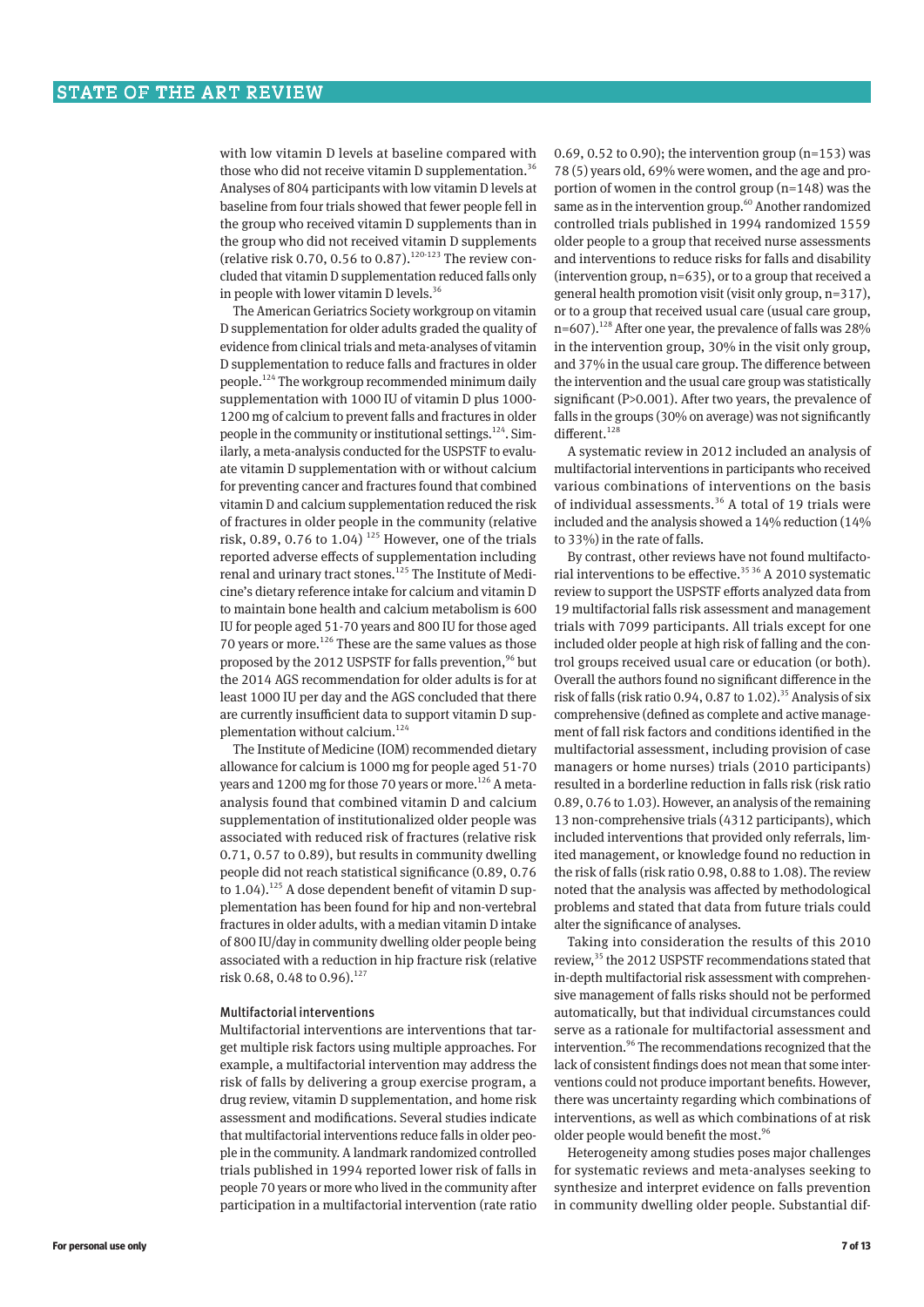# STATE OF THE ART REVIEW

| Author/agency                                    | Jurisdiction | Falls risk assessment and management components          |                   |          |               |                          |                                                 |                 |                      |                                 |  |
|--------------------------------------------------|--------------|----------------------------------------------------------|-------------------|----------|---------------|--------------------------|-------------------------------------------------|-----------------|----------------------|---------------------------------|--|
|                                                  |              | History, balance,<br>strength, exercise<br>interventions | Gait              | Function | Vision        | Pain                     | Medications                                     | Cognition       | Home/<br>environment | Multifactorial<br>interventions |  |
| Feder et al <sup>137</sup><br>2000               | <b>UK</b>    | $(+)$                                                    | $(+)$             | $(+)$    | $\rightarrow$ | $\overline{\phantom{a}}$ | $(+)$                                           | $\sim$          | Œ                    |                                 |  |
| Moreland et al <sup>138</sup><br>2003            | Canada       | $(+)$                                                    | $\left( +\right)$ | Œ        | G             | $\bullet$                | O                                               | $($ +           | $(+)$                | $+$                             |  |
| ACSQHC139140<br>2009/2011                        | Australia    | $(+)$                                                    | $(+)$             | G        | Œ             | $(+)$                    | Œ                                               | (+              | $(+)$                | $+$                             |  |
| Campbell and<br>Robertson <sup>109</sup><br>2010 | New Zealand  | $(+)$                                                    |                   | Œ.       | $(+)$         | $\overline{ }$           | $\left( \begin{array}{c} + \end{array} \right)$ | <b>Common</b>   | $(+)$                |                                 |  |
| AGS/BGS <sup>43 44</sup><br>2010                 | US and UK    | $($ +                                                    | $(+)$             | $^{(+)}$ | Œ             | $\overline{ }$           | $(+)$                                           | $($ +           | $(+)$                | $+$                             |  |
| Moyer et al/<br>USPSTF <sup>96</sup><br>2012     | US           | $(+)$                                                    | $($ +             | $(+)$    | Œ             | $\bullet$                | $\overline{ }$                                  | <b>Contract</b> | $\overline{ }$       |                                 |  |
| Stevens and<br>Phelan/CDC <sup>141</sup><br>2013 | <b>US</b>    | $+$                                                      | $+$               | $+$      | $(+$          | $\sim$                   | $+$                                             |                 |                      |                                 |  |

Fig 2| Components included in sample guidelines for falls prevention among older people in the community published since 2000. ACSQHC=Australian Commission on Safety and Quality in Health Care; AGS/BGS=American Geriatrics Society/British Geriatrics Society; USPSTF=US Preventive Services Task Force; CDC=Centers for Disease Control and Prevention; STEADI=Stopping Elderly Accidents, Deaths, and Injuries<sup>44-141</sup>

> ferences have been documented in the methods used to characterize at risk older people, recruitment settings, intervention type, components, intensity and duration, and methods to ascertain outcomes. All considered, multifactorial interventions seem to be effective in reducing falls in the community, at least among older people at high risk.

## **Emerging treatments**

The use of technology to reduce the risk of falls is increasing. One such technology, exergaming (videogame based exercises), is now being evaluated for its ability to reduce falls in older people. Exergames are games with remote controls and motion sensors that require the players to move while playing a video game. Depending on the game, exergames can also provide immediate feedback to players about the quality of movement and workout intensity through accelerometer technology that tracks body movements. Because exergaming is an emerging technology well controlled randomized trials with adequate sample sizes examining its ability to reduce falls are lacking. Preliminary findings using less rigorous study designs show promise for exergaming. For instance, the Nintendo Wii gaming system could train and increase balance, improve physical performance, increase lower limb strength, and reduce falls among older people.<sup>129-132</sup> A study that used a non-randomized two-group pre-post design found that an unsupervised Nintendo Wii videogame based balance retraining program for 30 minutes, three times a week for six weeks, significantly improved timed up and go, left single leg balance, lateral reach, and gait speed compared with the comparison group. $133$  Furthermore, a randomized trial with 60 participants living in a nursing home found a significantly greater improvement in physiological assessment scores (P=0.004) and significantly greater decrease in the number of falls

(P<0.001) in the Wii Fit training group compared with the conventional exercise group.

# **Guidelines**

Despite the availability of guidelines, it has been reported that only 8% of physicians in Colorado, US use falls prevention clinical guidelines from recognized organizations.<sup>135</sup> Barriers included lack of time, competing patient needs and priorities, and lack of educational materials. Low adherence to guidelines is not unique to falls prevention. A recent study evaluated adherence to asthma management guidelines including assessment of asthma control, factors affecting control, self management support, and prescription of drugs.136 Adherence was highest for drug prescription (70- 88%) and lowest for self management support (3%). Figure 2 details some of the guidelines on falls prevention among older people in the community published since 2000.

The AGS/BGS guidelines recommend that healthcare providers ask all older people or their caregivers at least once a year about falls, frequency of falling, and difficulties in gait and balance.<sup>44</sup> A gait and balance evaluation should be conducted in those with a history of falls in the past 12 months.<sup>44</sup> Examinations should include:

- A detailed assessment of gait, balance, mobility, and the function and muscle strength of the lower extremity joints
- •  Evaluation of neurological and cognitive function
- Assessment of lower extremity peripheral nerves, proprioception, reflexes, cortical, extrapyramidal and cerebellar function, and cardiovascular status •  Assessment of visual acuity
- 
- •  Examination of the feet and footwear
- •  Assessment of activities of daily living including use of adaptive equipment and mobility aids
- Assessment of current activity levels, perceived functional ability, and fear of falls.<sup>44</sup>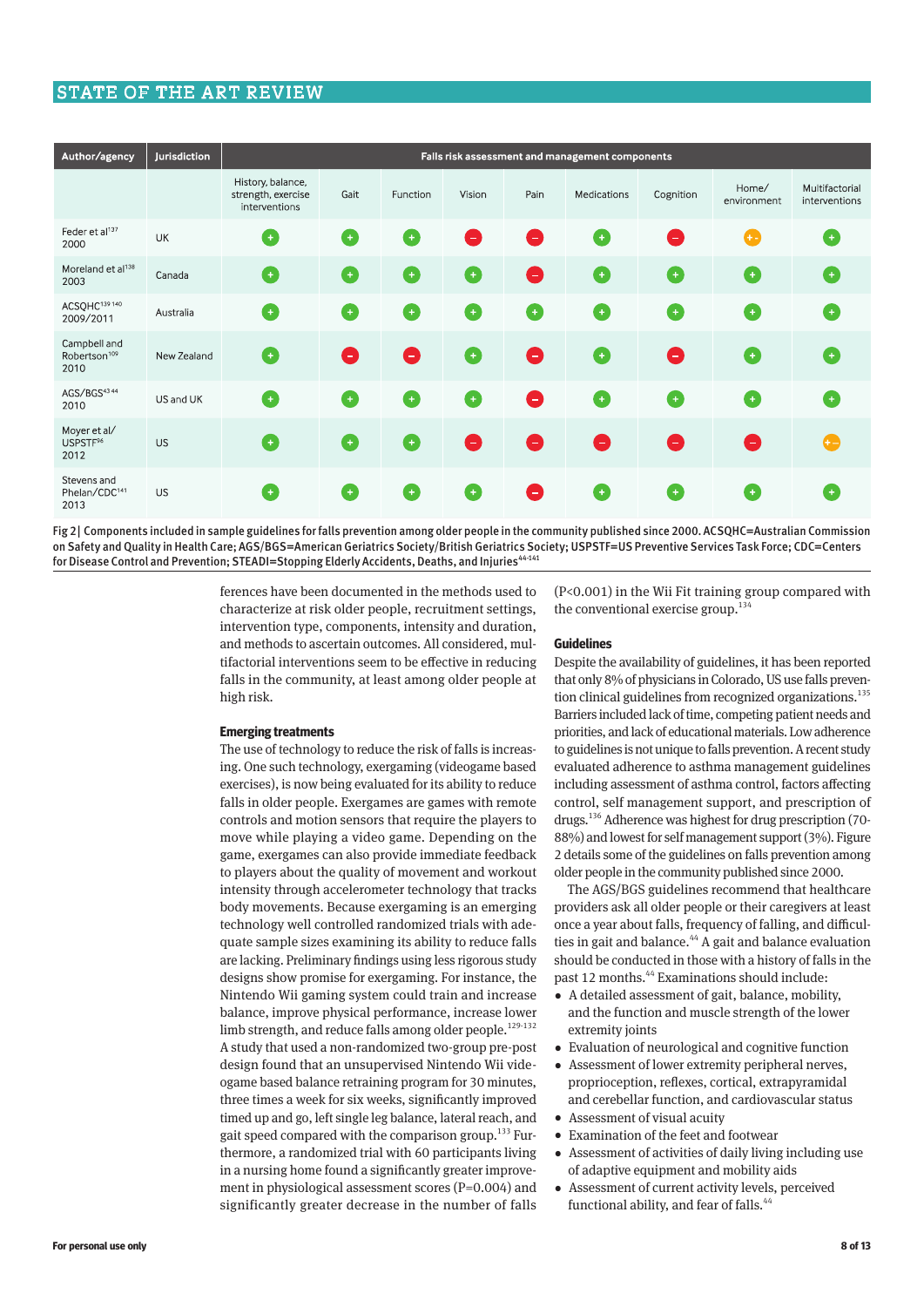# **Challenges and next steps**

Multifactorial comprehensive risk assessment coupled with targeted management of risk factors is a recommended approach for the reduction of falls among older adults in the community. $91$  However, broad implementation of this approach in the community remains challenging for several reasons, including:

- •  Time constraints in the context of competing clinical demands
- •  Care fragmentation and need for coordinated effort for effective integration of assessment, intervention, and monitoring activities involving multiple health professionals from different disciplines
- •  Financial difficulties
- •  Inadequate knowledge and skills of health professionals.<sup>142-146</sup>

Despite these challenges the healthcare community needs to find ways to perform comprehensive and sensitive falls risk assessments and interventions on a regular basis in different populations.<sup>147</sup>

Many activities relevant for falls prevention can be offered in local community settings, including home assessments and modification services, exercise classes, and education programs. However, in general, the offer of these programs is based on grants with end dates. Older people need access to ongoing sustainable programs in the community. Links between healthcare and community programs for falls prevention also need to be established.<sup>148-150</sup> A recent article highlighted potential strategies to integrate evidence based exercise programs for reducing falls into routine clinical and community programs.<sup>151</sup> Potential solutions included:

- •  Conducting additional translational research in communities where the programs are to be offered, including assessment of training materials for people delivering the program and monitoring of delivery fidelity
- •  Increasing efforts by professional organizations and the public health sector to make clinicians aware of the evidence based exercise programs available in the community
- •  Increasing support (for example, from Medicare and Medicaid and private insurers) for evidence based exercise programs to reduce falls in the community because currently most programs are self supported by fees and therefore have limited access and exclude populations with limited financial resources
- •  Improving communication and collaboration between clinicians and providers. Healthcare systems need to include intermediaries (such as health coaches or case managers) to help bridge the gap between clinical care and community programs streamlining referrals.

Efforts to ensure solid referral links and communication within the clinical setting and between the clinical and the community settings are necessary. If time and human resource constraints exist in the care setting, referrals should be made to ancillary clinical or community agencies that can offer functional fitness assessments and evidence based intervention programs. However, clinicians should be aware that referral does not guarantee delivery of effective interventions.152 Falls prevention trials in which interventions were limited to referral or provision of information were less effective than those in which interventions involved direct management of risk factors.<sup>35</sup>36</sup>

In those at risk (such as those with self reported previous falls, balance impairment, mobility and gait impairments, or fear of falls), falls history, gait, balance, and mobility should be evaluated as part of yearly physical examinations to ensure early identification of functional decline and early referral to intervention. Exercise has a well established role in falls prevention. The specific types and amount of exercise are still to be determined,<sup>142</sup> but healthcare providers should recommend exercises that are adequate for their patients' capabilities (from closely supervised physiotherapy or rehabilitation for those with mobility impairments to gym based activities or community based programs for those who are more able and independent).

Brief mobility performance screening tests play an important role in identifying older adults who may benefit from different types of exercise interventions. Further evaluation is needed to identify the best set of mobility tests for falls risk screening. Technologic advances have led to development of new methods and measures of gait and balance relevant to falls risk assessment, including quantitative temporo-spatial parameters of gait obtained while performing single tasks (such as walking) or dual tasks (such as walking while performing an attention demanding cognitive task).153-157 Additional work will help to determine the clinical value of measures of gait parameters in the context of falls prevention in the community and help decide whether these tests can be used as screening tools or whether they should be reserved for those at high risk of falls.

#### **Conclusion**

Multifactorial, exercise based, tailored interventions are the most effective way to reduce falls and the resulting healthcare costs in community dwelling older people.<sup>1993</sup> Thus, healthcare providers need to identify those at risk of falls and refer them for comprehensive assessment and evidence based multifactorial interventions including exercises. One of the problems with multifactorial interventions is that the positive effects cannot be attributed to any specific intervention but to the overall combination.

Substantial interdisciplinary research provides the basis for effective recommendations that may help clinicians reduce falls among older people in the community. However, implementation of recommendations into practice is poor. Enhanced knowledge by healthcare and by falls prevention programs is also needed for optimum screening, assessment, intervention, coordination of care delivery, and monitoring of falls reduction programs for older people in the community. Older people at risk of falls are often at risk of other geriatric syndromes, including frailty and disability, thus interventions to reduce fall events could benefit other outcomes. Efforts at integrating sets of recommendations for related conditions may prove useful.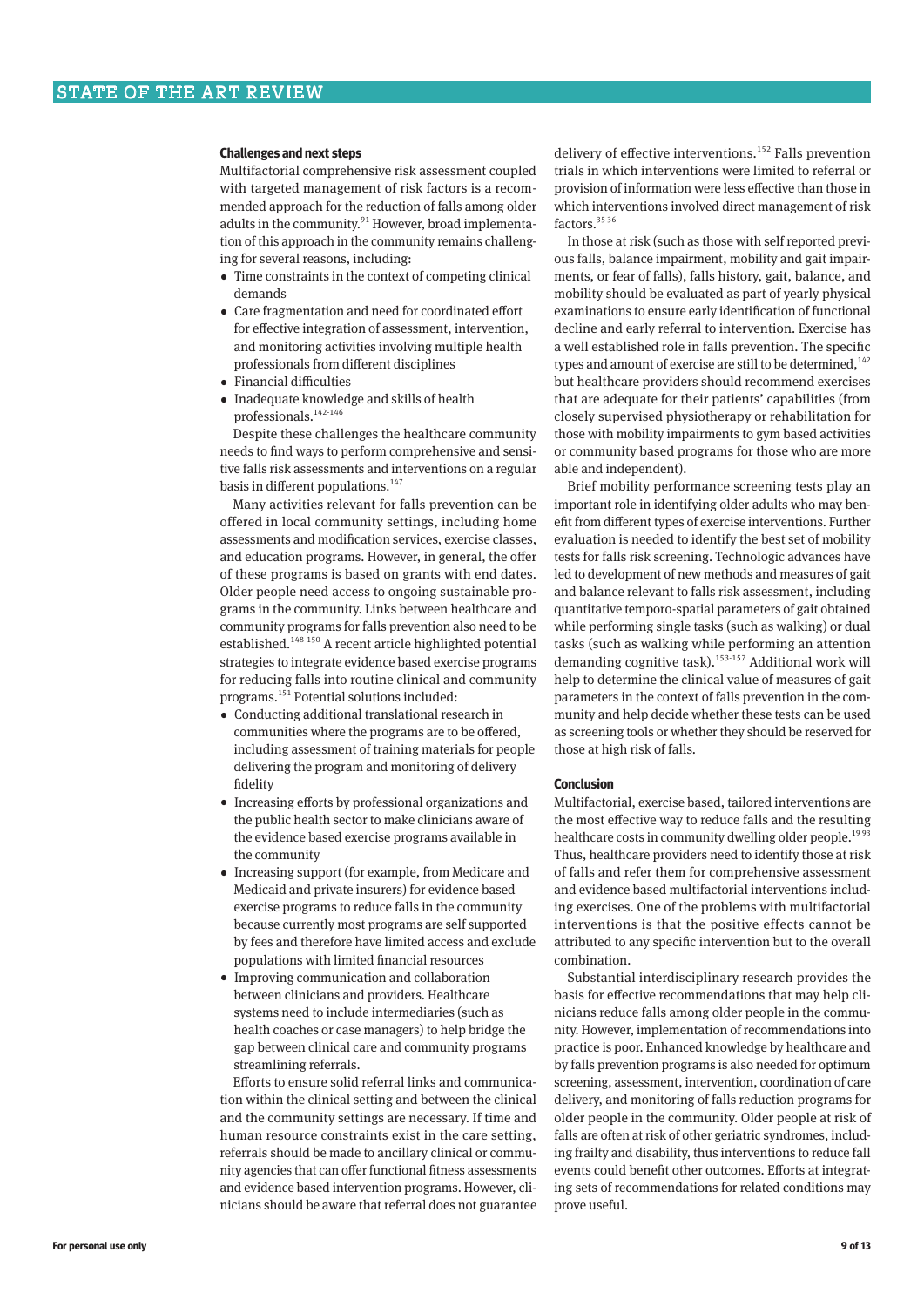#### QUESTIONS FOR FUTURE RESEARCH

- How can falls screening be implemented as a routine practice during yearly physical examinations in older people?
- What is the best combination of screening tests to assess the risk of falls among older people living in the community?
- What are the specific contributions of the different components included in multifactorial interventions to reduce falls among older people in the community?
- How can we most effectively bridge the gap between clinical care and community programs for falls prevention?

#### Thanks to Adriana Baron and Marcio Rogério de Oliveira for help with the preparation of this manuscript.

Contributors: All authors helped in the conception and design of the work; the review of articles and interpretation of data; and in drafting the work and revising it critically for important intellectual content. All authors approved the final version for publication. ERV is guarantor.

Funding: ERV was supported by funds from the Health Foundation of South Florida, and PHMC was supported by funds from the Benjamin Leon Center for Geriatric Research at Florida International University. The sponsors had no role in the conception, design, interpretation, or preparation of this review.

Competing interests: We have read and understood BMJ policy on declaration of interests and declare the following interests: none.

Provenance and peer review: Commissioned; externally peer reviewed.

# No patients were asked for input in the creation of this article.

- 1 World Health Organization. WHO global report on falls prevention in older age. 2007. http://www.who.int/ageing/publications/Falls\_ prevention7March.pdf.
- <sup>2</sup><br>Centers for Disease Control and Prevention/National Center for Health Statistics. Underlying cause of death 1999-2012. 2014. http://wonder. cdc.gov/ucd-icd10.html.
- 3 Masud T, Morris RO. Epidemiology of falls. *Age Ageing* 2001;30(Suppl 4):3-7. doi:10.1093/ageing/30.suppl\_4.3 pmid:11769786. 4 Stel VS, Smit JH, Pluijm SMF, Lips P. Consequences of falling in
- older men and women and risk factors for health service use and functional decline. *Age Ageing* 2004;33:58-65. doi:10.1093/ageing/ afh028 pmid:14695865.
- 5 Kennedy TE. The prevention of falls in later life. *Dan Med Bull* 1987;34(Suppl 4):1-24.pmid:3595217.
- 6 Center for Disease Control and Prevention. Cost of falls among older adults. http://www.cdc.gov/homeandrecreationalsafety/falls/fallcost.html.
- Age UK. Falls in the over 65s cost NHS £4.6 million a day. 2010. http:// www.ageuk.org.uk/latest-press/archive/falls-over-65s-cost-nhs/.
- 8 National Institute for Health and Care Excellence. Falls: assessment and prevention of falls in older people. 2013. https://www.nice.org.uk/ guidance/cg161.
- 9 Stevens JA, Corso PS, Finkelstein EA, Miller TR. The costs of fatal and nonfatal falls among older adults. *Inj Prev* 2006;12:290-5. doi:10.1136/ ip.2005.011015 pmid:17018668.
- Friedman SM, Munoz B, West SK, Rubin GS, Fried LP. Falls and fear of falling: which comes first? A longitudinal prediction model suggests strategies for primary and secondary prevention. *J Am Geriatr Soc* 2002;50:1329-35. doi:10.1046/j.1532- 5415.2002.50352.x pmid:12164987.
- 11 Liddle J, Gilleard C. The emotional consequences of falls for older people and their families. *Clin Rehabil* 1995;9:110-4. doi:10.1177/026921559500900204.
- 12 Cumming RG, Salkeld G, Thomas M, Szonyi G. Prospective study of the impact of fear of falling on activities of daily living, SF-36 scores, and nursing home admission. *J Gerontol A Biol Sci Med Sci* 2000;55:M299-
- 305. doi:10.1093/gerona/55.5.M299 pmid:10819321. 13 Vellas BJ, Wayne SJ, Romero LJ, Baumgartner RN, Garry PJ. Fear of falling and restriction of mobility in elderly fallers. *Age Ageing* 1997;26:189-93. doi:10.1093/ageing/26.3.189 pmid:9223714.
- 14 Tinetti ME, Williams CS. The effect of falls and fall injuries on functioning in community-dwelling older persons. *J Gerontol A Biol Sci Med Sci* 1998;53A:M112-9. doi:10.1093/gerona/53A.2.M112 pmid:9520917.
- 15 Tinetti ME, Williams CS. Falls, injuries due to falls, and the risk of admission to a nursing home. *N Engl J Med* 1997;337:1279-84. doi:10.1056/NEJM199710303371806 pmid:9345078. 16 Cumming RG, Salkeld G, Thomas M, Szonyi G. Prospective study of the
- impact of fear of falling on activities of daily living, SF-36 scores, and nursing home admission. *J Gerontol A Biol Sci Med Sci* 2000;55:M299- 305. doi:10.1093/gerona/55.5.M299 pmid:10819321.
- 17 Salkeld G, Cameron ID, Cumming RG, et al. Quality of life related to fear of falling and hip fracture in older women: a time trade off study. *BMJ* 2000;320:341-6. doi:10.1136/bmj.320.7231.341 pmid:10657327.
- 18 Nevitt MC, Cummings SR, Kidd S, Black D. Risk factors for recurrent nonsyncopal falls. A prospective study. *JAMA* 1989;261:2663-8. doi:10.1001/jama.1989.03420180087036 pmid:2709546.
- 19 Stubbs B, Brefka S, Denkinger MD. What works to prevent falls in community-dwelling older adults? An umbrella review of meta-analyses of randomized controlled trials. *Phys Ther* 2015;95:1095-110. doi:10.2522/ptj.20140461 pmid:25655877.
- 20 Boyé ND, Mattace-Raso FU, Van der Velde N, et al. IMPROveFALL trial collaborators. Circumstances leading to injurious falls in older men and women in the Netherlands. *Injury* 2014;45:1224-30. doi:10.1016/j. injury.2014.03.021 pmid:24818642.
- 21 Duckham RL, Procter-Gray E, Hannan MT, Leveille SG, Lipsitz LA, Li W. Sex differences in circumstances and consequences of outdoor and indoor falls in older adults in the MOBILIZE Boston cohort study. *BMC Geriatr* 2013;13:133. doi:10.1186/1471-2318-13-133 pmid:24313971.
- Pohl P, Nordin E, Lundquist A, Bergström U, Lundin-Olsson L. Communitydwelling older people with an injurious fall are likely to sustain new injurious falls within 5 years—a prospective long-term follow-up study. *BMC Geriatr* 2014;14:120.. doi:10.1186/1471-2318-14- 120 pmid:25407714.
- 23 Tinetti ME, Speechley M, Ginter SF. Risk factors for falls among elderly<br>persons living in the community. *N Engl J Med* 1988;319:1701-7.<br>doi:10.1056/NEJM198812293192604 pmid:3205267.
- Ambrose AF, Paul G, Hausdorff JM. Risk factors for falls among older adults: a review of the literature. *Maturitas* 2013;75:51-61. doi:10.1016/j.maturitas.2013.02.009 pmid:23523272.
- 25 Bauer CM, Groger I, Rupprecht R, et alPrediction of future falls in a community dwelling older adult population using instrumented balance and gait analysis. Z Gerontol Geriatr2015; published online 11 Apr; doi:10.1007/s00391-015-0885-0.
- 26 Kojima G, Masud T, Kendrick D, et al. Does the timed up and go test predict future falls among British community-dwelling older people? Prospective cohort study nested within a randomised controlled trial. *BMC Geriatr* 2015;15:38. doi:10.1186/s12877-015-0039-7 pmid:25887660.
- 27 Stubbs B, Binnekade T, Eggermont L, Sepehry AA, Patchay S, Schofield P. Pain and the risk for falls in community-dwelling older adults: systematic review and meta-analysis. *Arch Phys Med Rehabil* 2014;95:175-187.e9. doi:10.1016/j.apmr.2013.08.241 pmid:24036161.
- Richardson K, Bennett K, Kenny RA. Polypharmacy including falls riskincreasing medications and subsequent falls in community-dwelling middle-aged and older adults. *Age Ageing* 2015;44:90-6.. doi:10.1093/ ageing/afu141 pmid:25313240.
- 29 Kenny RA. Syncope. In: Studenski S, High KP, Asthana S, eds. *Hazzard's geriatric medicine and gerontology*. McGraw-Hill, 2009:693-702.
- 30 Anstey KJ, von Sanden C, Luszcz MA. An 8-year prospective study of the relationship between cognitive performance and falling in very old adults. *J Am Geriatr Soc* 2006;54:1169-76.. doi:10.1111/j.1532- 5415.2006.00813.x pmid:16913981.
- Tinetti ME, Inouye SK, Gill TM, Doucette JT. Shared risk factors for falls, incontinence, and functional dependence. Unifying the approach to geriatric syndromes. *JAMA* 1995;273:1348-53. doi:10.1001/ jama.1995.03520410042024 pmid:7715059.
- 32 Mansfield A, Wong JS, McIlroy WE, et al. Do measures of reactive balance control predict falls in people with stroke returning to the community?*Physiotherapy* 2015;101:373-80. doi:10.1016/j. physio.2015.01.009 pmid:26050134.
- 33 Vieira ER, Mendy A, Prado CM, Gasana J, Albatineh AN. Falls, physical limitations, confusion and memory problems in people with type II diabetes, undiagnosed diabetes and prediabetes, and the infl of vitamins A, D and E. *J Diabetes Complications* 2015;29:1159-64. doi:10.1016/j.jdiacomp.2015.08.005 pmid:26344725.
- 34 Hewston P, Deshpande N. Falls and balance impairments in older adults with type 2 diabetes: thinking beyond diabetic peripheral neuropathy. *Can J Diabetes* 2016;40:6-9. doi:10.1016/j.
- jcjd.2015.08.005 pmid:26778679. 35 Michael YL, Whitlock EP, Lin JS, Fu R, O'Connor EA, Gold R. US Preventive Services Task Force. Primary care-relevant interventions to prevent falling in older adults: a systematic evidence review for the US Preventive Services Task Force. *Ann Intern Med* 2010;153:815-25. doi:10.7326/0003-4819-153-12-201012210- 00008 pmid:21173416.
- 36 Gillespie LD, Robertson MC, Gillespie WJ, et al. Interventions for preventing falls in older people living in the community. *Cochrane Database Syst Rev* 2012;9:CD007146.pmid:22972103.
- 37 Hallal CZ, Marques NR, Spinoso DH, Vieira ER, Gonçalves M. Electromyographic patterns of lower limb muscles during apprehensive gait in younger and older female adults. *J Electromyogr Kinesiol* 2013;23:1145-9. doi:10.1016/j.jelekin.2013.06.006 pmid:23880233.
- 38 Muir SW, Gopaul K, Montero Odasso MM. The role of cognitive impairment in fall risk among older adults: a systematic review and meta-analysis. *Age Ageing* 2012;41:299-308. doi:10.1093/ageing/ afs012 pmid:22374645.
- 39 Ganz DA, Bao Y, Shekelle PG, Rubenstein LZ. Will my patient fall?*JAMA* 2007;297:77-86. doi:10.1001/jama.297.1.77 pmid:17200478.
- 40 Winter H, Watt K, Peel NM. Falls prevention interventions for community-dwelling older persons with cognitive impairment: a systematic review. *Int Psychogeriatr* 2013;25:215-27. doi:10.1017/ S1041610212001573 pmid:23031328.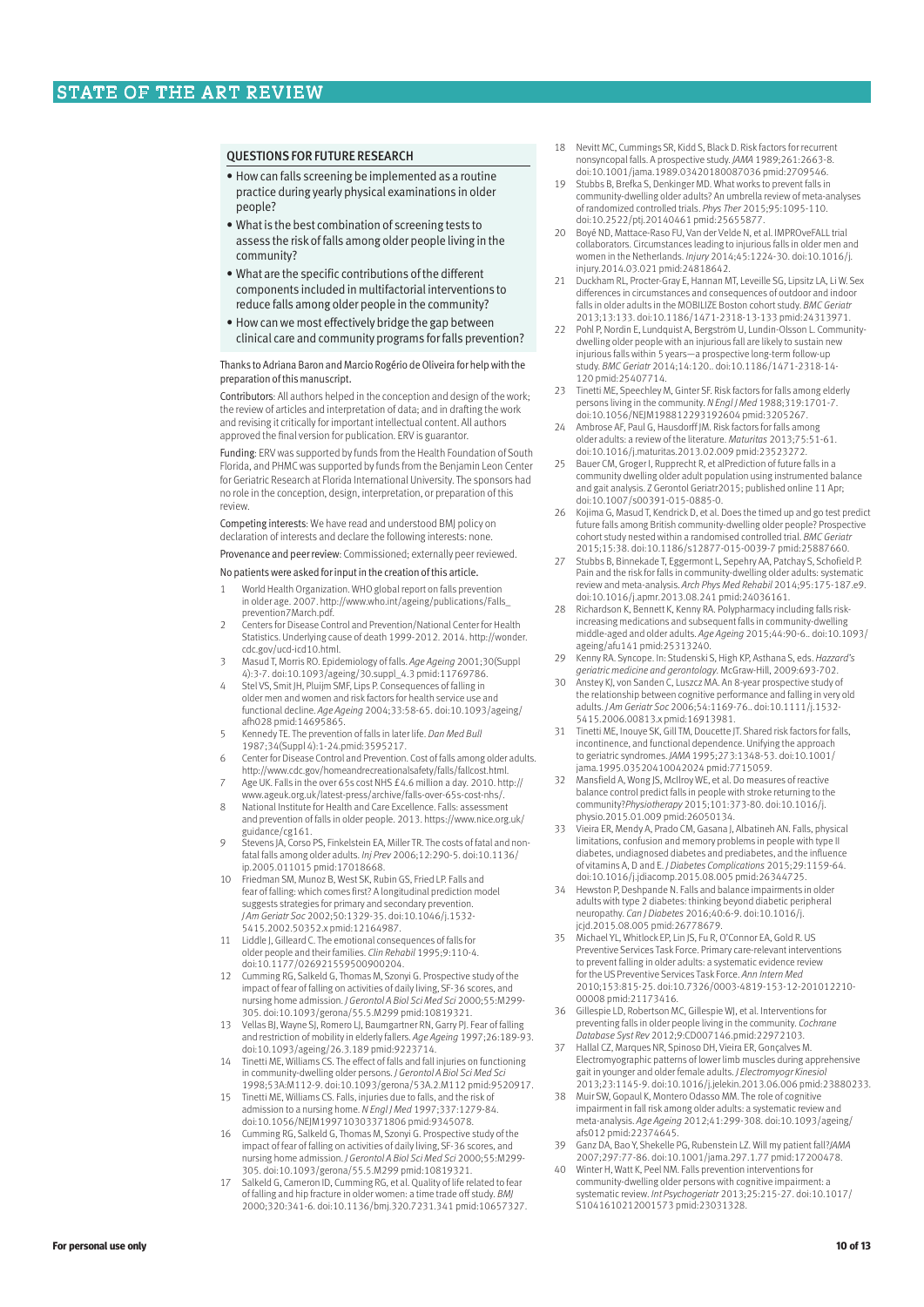- 41 Guccione AA, Avers D, Wong R. *Geriatric physical therapy.*Elsevier Health Sciences, 2011.
- 42 Fried LP, Tangen CM, Walston J, et al. Cardiovascular Health Study Collaborative Research Group. Frailty in older adults: evidence for a phenotype. *J Gerontol A Biol Sci Med Sci* 2001;56:M146-56. doi:10.1093/gerona/56.3.M146 pmid:11253156.
- Rubenstein LZ. Falls in older people: epidemiology, risk factors and strategies for prevention. *Age Ageing* 2006;35(Suppl 2):ii37-41. doi:10.1093/ageing/afl084 pmid:16926202.
- 44 Panel on Prevention of Falls in Older Persons, American Geriatrics Society and British Geriatrics Society. Summary of the Updated American Geriatrics Society/British Geriatrics Society clinical practice guideline for prevention of falls in older persons. *J Am Geriatr Soc* 2011;59:148-57. doi:10.1111/j.1532- 5415.2010.03234.x pmid:21226685.
- 45 Gangavati A, Hajjar I, Quach L, et al. Hypertension, orthostatic hypotension, and the risk of falls in a community-dwelling elderly population: the maintenance of balance, independent living, intellect, and zest in the elderly of Boston study. *J Am Geriatr Soc* 2011;59:383- 9. doi:10.1111/j.1532-5415.2011.03317.x pmid:21391928.
- 46 Bischoff-Ferrari HA, Dawson-Hughes B, Staehelin HB, et al. Fall prevention with supplemental and active forms of vitamin D: a metaanalysis of randomised controlled trials. *BMJ* 2009;339:b3692.. doi:10.1136/bmj.b3692 pmid:19797342.
- 47 Latham NK, Anderson CS, Reid IR. Effects of vitamin D supplementation on strength, physical performance, and falls in older persons: a systematic review. *J Am Geriatr Soc* 2003;51:1219-26. doi:10.1046/ j.1532-5415.2003.51405.x pmid:12919233.
- 48 Huang AR, Mallet L, Rochefort CM, Eguale T, Buckeridge DL, Tamblyn R. Medication-related falls in the elderly: causative factors and preventive strategies. *Drugs Aging* 2012;29:359-76. doi:10.2165/11599460- 000000000-00000 pmid:22550966.
- 49 Woolcott JC, Richardson KJ, Wiens MO, et al. Meta-analysis of the impact of 9 medication classes on falls in elderly persons. *Arch Intern Med* 2009;169:1952-60. doi:10.1001/ archinternmed.2009.357 pmid:19933955.
- 50 Tinetti ME, Han L, Lee DS, et al. Antihypertensive medications and serious fall injuries in a nationally representative sample of older adults. *JAMA Intern Med* 2014;174:588-95. doi:10.1001/ jamainternmed.2013.14764 pmid:24567036.
- 51 Campbell AJ, Borrie MJ, Spears GF, Jackson SL, Brown JS, Fitzgerald JL. Circumstances and consequences of falls experienced by a community population 70 years and over during a prospective study. *Age Ageing* 1990;19:136-41. doi:10.1093/ageing/19.2.136 pmid:2337010.
- 52 Tinetti MEKC, Kumar C. The patient who falls: "It's always a trade-off". *JAMA* 2010;303:258-66. doi:10.1001/ jama.2009.2024 pmid:20085954.
- 53 Tinetti ME. Clinical practice. Preventing falls in elderly persons. *N Engl J Med* 2003;348:42-9. doi:10.1056/NEJMcp020719 pmid:12510042.
- 54 Tan MP, Kenny RA. Cardiovascular assessment of falls in older people. *Clin Interv Aging* 2006;1:57-66. doi:10.2147/ ciia.2006.1.1.57 pmid:18047258.
- 55 Davies AJ, Steen N, Kenny RA. Carotid sinus hypersensitivity is common in older patients presenting to an accident and emergency department with unexplained falls. *Age Ageing* 2001;30:289-93. doi:10.1093/ ageing/30.4.289 pmid:11509305.
- Kenny RA, O'Shea D, Walker HF. Impact of a dedicated syncope and falls facility for older adults on emergency beds. *Age Ageing* 2002;31:272- 5. doi:10.1093/ageing/31.4.272 pmid:12147565.
- 57 Allcock LM, O'Shea D. Diagnostic yield and development of a neurocardiovascular investigation unit for older adults in a district hospital. *J Gerontol A Biol Sci Med Sci* 2000;55:M458-62. doi:10.1093/gerona/55.8.M458 pmid:10952369.
- 58 Davies AJ, Kenny RA. Falls presenting to the accident and emergency department: types of presentation and risk factor profile. *Age Ageing* 1996;25:362-6. doi:10.1093/ageing/25.5.362 pmid:8921140.
- 59 Carey BJ, Potter JF. Cardiovascular causes of falls. *Age Ageing* 2001;30(Suppl 4):19-24. doi:10.1093/ageing/30. suppl\_4.19 pmid:11769783.
- 60 Tinetti ME, Baker DI, McAvay G, et al. A multifactorial intervention to reduce the risk of falling among elderly people living in the community. *N Engl J Med* 1994;331:821-7. doi:10.1056/ NEJM199409293311301 pmid:8078528.
- Arnold AC, Shibao C. Current concepts in orthostatic hypotension management. *Curr Hypertens Rep* 2013;15:304-12. doi:10.1007/ s11906-013-0362-3 pmid:23832761.
- 62 Carlson JE. Assessment of orthostatic blood pressure: measurement technique and clinical applications. *South Med J* 1999;92:167-73. doi:10.1097/00007611-199902000-00002 pmid:10071663.
- 63 Batchelor FA, Mackintosh SF, Said CM, Hill KD. Falls after stroke. *Int J Stroke* 2012;7:482-90.pmid:22494388.
- 64 Forster A, Young J. Incidence and consequences of falls due to stroke: a systematic inquiry. *BMJ* 1995;311:83-6. doi:10.1136/ bmj.311.6997.83 pmid:7613406.
- 65 Lawlor DA, Patel R, Ebrahim S. Association between falls in elderly women and chronic diseases and drug use: cross sectional study. *BMJ* 2003;327:712-7. doi:10.1136/bmj.327.7417.712 pmid:14512478.
- 66 Mathias S, Nayak US, Isaacs B. Balance in elderly patients: the "get-up and go" test. *Arch Phys Med Rehabil* 1986;67:387-9.pmid:3487300.
	- 67 Podsiadlo D, Richardson S. The timed "Up & Go": a test of basic functional mobility for frail elderly persons. *J Am Geriatr Soc* 1991;39:142-8. doi:10.1111/j.1532-5415.1991. tb01616.x pmid:1991946.
- 68 Wall JC, Bell C, Campbell S, Davis J. The Timed Get-up-and-Go test revisited: measurement of the component tasks. *J Rehabil Res Dev* 2000;37:109-13.pmid:10847578.
- Freter SH, Fruchter N. Relationship between timed "up and go" and gait time in an elderly orthopaedic rehabilitation population. *Clin Rehabil* 2000;14:96-101. doi:10.1191/026921500675545616 pmid:10688350.
- 70 Shumway-Cook A, Brauer S, Woollacott M. Predicting the probability for falls in community-dwelling older adults using the Timed Up & Go Test. *Phys Ther* 2000;80:896-903.pmid:10960937.
- 71 Bohannon RW. Reference values for the timed up and go test: a descriptive meta-analysis. *J Geriatr Phys Ther* 2006;29:64-8. doi:10.1519/00139143-200608000-00004 pmid:16914068.
- 72 Bohannon RW. Reference values for the timed up and go test: a descriptive meta-analysis. *J Geriatr Phys Ther* 2006;29:64-8. doi:10.1519/00139143-200608000-00004 pmid:16914068.
- 73 Guralnik JM, Ferrucci L, Simonsick EM, Salive ME, Wallace RB. Lowerextremity function in persons over the age of 70 years as a predictor of subsequent disability. *N Engl J Med* 1995;332:556-61. doi:10.1056/ NEJM199503023320902 pmid:7838189.
- 74 Working Group on Functional Outcome Measures for Clinical Trials. Functional outcomes for clinical trials in frail older persons: time to be moving. *J Gerontol A Biol Sci Med Sci* 2008;63:160-4. doi:10.1093/ gerona/63.2.160 pmid:18314451.
- Cesari M, Vellas B, Hsu FC, et al. LIFE Study Group. A physical activity intervention to treat the frailty syndrome in older persons-results from the LIFE-P study. *J Gerontol A Biol Sci Med Sci* 2015;70:216-22. doi:10.1093/gerona/glu099 pmid:25387728.
- 76 Pahor M, Guralnik JM, Ambrosius WT, et al. LIFE study investigators. Effect of structured physical activity on prevention of major mobility disability in older adults: the LIFE study randomized clinical trial. *JAMA* 2014;311:2387-96. doi:10.1001/jama.2014.5616 pmid:24866862.
- Sattin RW. Falls among older persons: a public health perspective. *Annu Rev Public Health* 1992;13:489-508. doi:10.1146/annurev. pu.13.050192.002421 pmid:1599600.
- 78 Quach L, Galica AM, Jones RN, et al. The nonlinear relationship between gait speed and falls: the Maintenance of Balance, Independent Living, Intellect, and Zest in the Elderly of Boston Study. *J Am Geriatr Soc* 2011;59:1069-73. doi:10.1111/j.1532- 5415.2011.03408.x pmid:21649615.
- 79 Cesari M. Role of gait speed in the assessment of older patients. *JAMA* 2011;305:93-4. doi:10.1001/jama.2010.1970 pmid:21205972.
- 80 Viccaro LJ, Perera S, Studenski SA. Is timed up and go better than gait speed in predicting health, function, and falls in older adults?*J Am Geriatr Soc* 2011;59:887-92. doi:10.1111/j.1532- 5415.2011.03336.x pmid:21410448.
- 81 Berg K, Wood-Dauphine S, Williams JI, Gayton D. Measuring balance in the elderly: preliminary development of an instrument. *Physiother Can* 1989;41:304-11. doi:10.3138/ptc.41.6.304
- 82 Muir SW, Berg K, Chesworth B, Speechley M. Use of the Berg Balance Scale for predicting multiple falls in community-dwelling elderly people: a prospective study. *Phys Ther* 2008;88:449-59. doi:10.2522/ ptj.20070251 pmid:18218822.
- 83 Riddle DL, Stratford PW. Interpreting validity indexes for diagnostic tests: an illustration using the Berg balance test. *Phys Ther* 1999;79:939- 48.pmid:10499967.
- Tinetti ME, Williams TF, Mayewski R. Fall risk index for elderly patients based on number of chronic disabilities. *Am J Med* 1986;80:429-34. doi:10.1016/0002-9343(86)90717-5 pmid:3953620.
- 85 Cumming RG, Thomas M, Szonyi G, et al. Home visits by an occupational therapist for assessment and modification of environmental hazards: a randomized trial of falls prevention. *J Am Geriatr Soc* 1999;47:1397- 402. doi:10.1111/j.1532-5415.1999.tb01556.x pmid:10591231.
- 86 Turner S, Arthur G, Lyons RA, et al. Modification of the home environment for the reduction of injuries. *Cochrane Database Syst Rev* 2011;2:CD003600.pmid:21328262.
- Keall MD, Pierse N, Howden-Chapman P, et al. Home modifications to reduce injuries from falls in the home injury prevention intervention (HIPI) study: a cluster-randomised controlled trial. *Lancet* 2015;385:231-8. doi:10.1016/S0140-6736(14)61006- 0 pmid:25255696.
- Department of Health and Human Services Older Adults, Centers for Disease Control and Prevention. Check for safety. A home fall prevention checklist for older adults. 2005. http://www.cdc.gov/ HomeandRecreationalSafety/pubs/English/booklet\_Eng\_desktop-a. pdf.
- 89 US Department of Health and Human Services. Preventing falls at home. http://www.eldercare.gov/eldercare.net/public/resources/brochures/ docs/preventing\_falls\_brochure\_pagebypage.pdf.
- 90 National Safety Council. Older adult fall prevention checklist. http:// www.nsc.org/NSCDocuments\_Advocacy/Fact%20Sheets/Slips-Tripsand-Falls.pdf.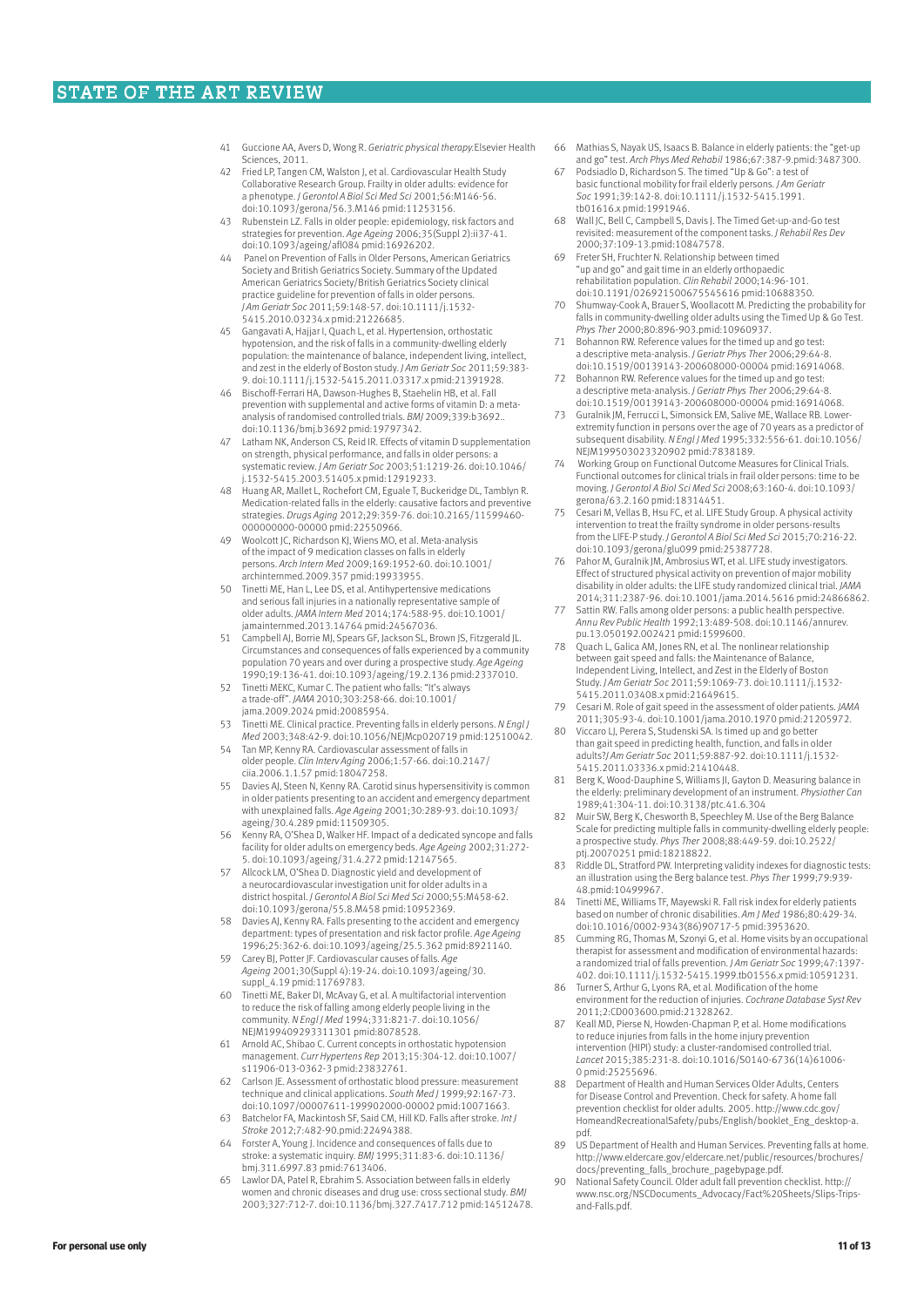- Kiel DP. Falls: prevention in community-dwelling older persons. *UpToDate* 2014. http://www.uptodate.com/contents/falls-preventionin-community-dwelling-older-persons.
- 92 Stevens JA. A CDC compendium of effective fall interventions: what works for community-dwelling older adults. Centers for Disease Control and Prevention. 2010. http://www.cdc.gov/homeandrecreationalsafety/falls/ compendium.html.
- 93 Carande-Kulis V, Stevens JA, Florence CS, Beattie BL, Arias I. A cost-benefit analysis of three older adult fall prevention interventions. *J Safety Res* 2015;52:65-70. doi:10.1016/j.jsr.2014.12.007 pmid:25662884.
- 94 Church J, Goodall S, Norman R, Haas M, The cost-effectiveness of falls prevention interventions for older community-dwelling Australians. *Aust N Z J Public Health* 2012;36:241-8.. doi:10.1111/j.1753- 6405.2011.00811.x pmid:22672030.
- Goodwin VA, Abbott RA, Whear R, et al. Multiple component interventions for preventing falls and fall-related injuries among older people: systematic review and meta-analysis. *BMC Geriatr* 2014;14:15. doi:10.1186/1471-2318-14-15 pmid:24495705.
- 96 Moyer VA. US Preventive Services Task Force. Prevention of falls in community-dwelling older adults: U.S. Preventive Services Task Force recommendation statement. *Ann Intern Med* 2012;157:197-204. doi:10.7326/0003-4819-157-3-201208070-00462 pmid:22868837.
- 97 Shaw FE, Bond J, Richardson DA, et al. Multifactorial intervention after a fall in older people with cognitive impairment and dementia presenting to the accident and emergency department: randomised controlled trial. *BMJ* 2003;326:73. doi:10.1136/bmj.326.7380.73 pmid:12521968.
- Sekulic S, Podgorac J, Kekovic G, Zarkov M, Kopitovic A. Significance of adequate postural control in the appearance of habitual upright bipedal locomotion. *Med Hypotheses* 2012;79:564-71. doi:10.1016/j. mehy.2012.07.019 pmid:22883956.
- Hackney ME, Wolf SL. Impact of Tai Chi Chu'an practice on balance and mobility in older adults: an integrative review of 20 years of research. *J Geriatr Phys Ther* 2014;37:127-35. doi:10.1519/ JPT.0b013e3182abe784 pmid:24406709.
- 100 El-Khoury F, Cassou B, Charles MA, Dargent-Molina P. The effect of fall prevention exercise programmes on fall induced injuries in community dwelling older adults: systematic review and meta-analysis of randomised controlled trials. *BMJ* 2013;347:f6234.pmid:24169944.
- 101 Centers for Disease Control and Prevention. A CDC compendium of effective fall interventions: what works for community-dwelling older adults. 2015. http://www.cdc.gov/homeandrecreationalsafety/ pdf/falls/cdc\_falls\_compendium-2015-a.pdf
- 102 Campbell AJ, Robertson MC, Gardner MM, Norton RN, Tilyard MW, Buchner DM. Randomised controlled trial of a general practice programme of home based exercise to prevent falls in elderly women. *BMJ* 1997;315:1065-9. doi:10.1136/bmj.315.7115.1065 pmid:9366737.
- 103 Campbell AJ. Preventing falls by dealing with the causes. *Med J Aust* 1997;167:407-8.pmid:9364153.
- 104 Campbell AJ, Robertson MC, Gardner MM, Norton RN, Buchner DM. Falls prevention over 2 years: a randomized controlled trial in women 80 years and older. *Age Ageing* 1999;28:513-8. doi:10.1093/ ageing/28.6.513 pmid:10604501.
- 105 Robertson MC, Devlin N, Gardner MM, Campbell AJ. Effectiveness and economic evaluation of a nurse delivered home exercise programme to prevent falls. 1: Randomised controlled trial. *BMJ* 2001;322:697-701. doi:10.1136/bmj.322.7288.697 pmid:11264206.
- 106 Li F, Harmer P, Fisher KJ, McAuley E. Tai Chi: improving functional balance and predicting subsequent falls in older persons. *Med Sci Sports Exerc* 2004;36:2046-52. doi:10.1249/01.MSS.0000147590.54632. E7 pmid:15570138.
- 107 Tai Chi moving for better balance: a guide for program implementation. www.taichimovingforbetterbalance.org/.
- 108 MaineHealth. What is a matter of balance? http://www.mainehealth.org/ mob .
- 109 Campbell AJ, Robertson MC. Comprehensive approach to fall prevention on a national level: New Zealand. *Clin Geriatr Med* 2010;26:719-31. doi:10.1016/j.cger.2010.06.004 pmid:20934618.
- 110 The Stepping on program. http://www.steppingon.com/.
- 111 Patel KV, Phelan EA, Leveille SG, et al. High prevalence of falls, fear of falling, and impaired balance in older adults with pain in the United States: findings from the 2011 National Health and Aging Trends Study. *J Am Geriatr Soc* 2014;62:1844-52. doi:10.1111/ jgs.13072 pmid:25283473.
- 112 Shibao C, Lipsitz LA, Biaggioni I. ASH position paper: evaluation and treatment of orthostatic hypotension. *J Clin Hypertens (Greenwich)* 2013;15:147-53. doi:10.1111/jch.12062 pmid:23458585.
- 113 Joester J, Vogler CM, Chang K, Hilmer SN. Hypnosedative use and predictors of successful withdrawal in new patients attending a falls clinic: a retrospective, cohort study. *Drugs Aging* 2010;27:915-24. doi:10.2165/11584480-000000000-00000 pmid:20964465.
- 114 Pit SW, Byles JE, Henry DA, Holt L, Hansen V, Bowman DA. A Quality Use of Medicines program for general practitioners and older people: a cluster randomised controlled trial. *Med J Aust* 2007;187:23-30.pmid:17605699.
- 115 Hill KD, Wee R. Psychotropic drug-induced falls in older people: a review of interventions aimed at reducing the problem. *Drugs Aging* 2012;29:15-30. doi:10.2165/11598420-000000000-00000 pmid:22191720.
- 116 Campbell AJ, Robertson MC, Gardner MM, Norton RN, Buchner DM. Psychotropic medication withdrawal and a home-based exercise program to prevent falls: a randomized, controlled trial. *J Am Geriatr Soc* 1999;47:850-3. doi:10.1111/j.1532-5415.1999. tb03843.x pmid:10404930.
- 117 Guideline for the prevention of falls in older persons. American Geriatrics Society, British Geriatrics Society, and American Academy of Orthopaedic Surgeons Panel on Falls Prevention. *J Am Geriatr Soc* 2001;49:664- 72.pmid:11380764.
- 118 Harwood RH, Foss AJ, Osborn F, Gregson RM, Zaman A, Masud T. Falls and health status in elderly women following first eye cataract surgery: a randomised controlled trial. *Br J Ophthalmol* 2005;89:53-9. doi:10.1136/bjo.2004.049478 pmid:15615747.
- 119 Cumming RG, Ivers R, Clemson L, et al. Improving vision to prevent falls in frail older people: a randomized trial. *J Am Geriatr Soc* 2007;55:175-81. doi:10.1111/j.1532-5415.2007.01046.x pmid:17302652.
- 120 Dhesi JK, Jackson SH, Bearne LM, et al. Vitamin D supplementation improves neuromuscular function in older people who fall. *Age Ageing* 2004;33:589-95. doi:10.1093/ageing/afh209 pmid:15501836.
- 121 Pfeifer M, Begerow B, Minne HW, Suppan K, Fahrleitner-Pammer A, Dobnig H. Effects of a long-term vitamin D and calcium supplementation on falls and parameters of muscle function in community-dwelling older individuals. *Osteoporos Int* 2009;20:315-22.
- doi:10.1007/s00198-008-0662-7 pmid:18629569. 122 Pfeifer M, Begerow B, Minne HW, Abrams C, Nachtigall D, Hansen C. Effects of a short-term vitamin D and calcium supplementation on body sway and secondary hyperparathyroidism in elderly women. *J Bone Miner Res* 2000;15:1113-8. doi:10.1359/ jbmr.2000.15.6.1113 pmid:10841179.
- 123 Prince RL, Austin N, Devine A, Dick IM, Bruce D, Zhu K. Effects of ergocalciferol added to calcium on the risk of falls in elderly highrisk women. *Arch Intern Med* 2008;168:103-8. doi:10.1001/ archinternmed.2007.31 pmid:18195202.
- 124 American Geriatrics Society Workgroup on Vitamin D Supplementation for Older Adults. Recommendations abstracted from the American Geriatrics Society consensus statement on vitamin D for prevention of falls and their consequences. *J Am Geriatr Soc* 2014;62:147-52.. doi:10.1111/ jgs.12631 pmid:24350602.
- 125 Chung M, Lee J, Terasawa T, Lau J, Trikalinos TA. Vitamin D with or without calcium supplementation for prevention of cancer and fractures: an updated meta-analysis for the US Preventive Services Task Force. *Ann Intern Med* 2011;155:827-38. doi:10.7326/0003-4819-155-12- 201112200-00005 pmid:22184690.
- 126 Ross A, Taylor C, Yaktine A, Del Valle H. *Dietary reference intakes for calcium and vitamin D. Institute of Medicine report.*National Academies Press, 2011.
- 127 Bischoff-Ferrari HA, Willett WC, Orav EJ, et al. A pooled analysis of vitamin D dose requirements for fracture prevention. *N Engl J Med* 2012;367:40- 9. doi:10.1056/NEJMoa1109617 pmid:22762317.
- 128 Wagner EH, LaCroix AZ, Grothaus L, et al. Preventing disability and falls in older adults: a population-based randomized trial. *Am J Public Health* 1994;84:1800-6. doi:10.2105/AJPH.84.11.1800 pmid:7977921.
- 129 Bateni H. Changes in balance in older adults based on use of physical therapy vs the Wii Fit gaming system: a preliminary study. *Physiotherapy* 2012;98:211-6. doi:10.1016/j.physio.2011.02.004 pmid:22898577.
- 130 Clark R, Kraemer T. Clinical use of Nintendo Wii bowling simulation to decrease fall risk in an elderly resident of a nursing home: a case report. *J Geriatr Phys Ther* 2009;32:174-80. doi:10.1519/00139143- 200932040-00006 pmid:20469567.
- 131 Griffin M, McCormick D, Taylor MJ, Shawis T, Impson R. Using the Nintendo Wii as an intervention in a falls prevention group. *J Am Geriatr Soc* 2012;60:385-7. doi:10.1111/j.1532- 5415.2011.03803.x pmid:22332691.
- 132 Jorgensen MG, Laessoe U, Hendriksen C, Nielsen OB, Aagaard P. Efficacy of Nintendo Wii training on mechanical leg muscle function and postural balance in community-dwelling older adults: a randomized controlled trial. *J Gerontol A Biol Sci Med Sci* 2013;68:845-52. doi:10.1093/ gerona/gls222 pmid:23114461.
- 133 Nicholson VP, McKean M, Lowe J, Fawcett C, Burkett B. Six weeks of unsupervised Nintendo Wii Fit gaming is effective at improving balance in independent older adults. *J Aging Phys Act* 2015;23:153-8. doi:10.1123/JAPA.2013-0148 pmid:24589631.
- 134 Fu AS, Gao KL, Tung AK, Tsang WW, Kwan MM. Effectiveness of exergaming training in reducing risk and incidence of falls in frail older adults with a history of falls. *Arch Phys Med Rehabil* 2015;96:2096-102. doi:10.1016/j.apmr.2015.08.427 pmid:26360975.
- 135 Jones TS, Ghosh TS, Horn K, Smith J, Vogt RL. Primary care physicians perceptions and practices regarding fall prevention in adult's 65 years and over. *Accid Anal Prev* 2011;43:1605-9. doi:10.1016/j. aap.2011.03.013 pmid:21658485.
- 136 Yawn BP, Rank MA, Cabana MD, Wollan PC, Juhn YJ. Adherence to asthma guidelines in children, tweens, and adults in primary care settings: a practice-based network assessment. *Mayo Clin Proc* 2016;91:411-21. doi:10.1016/j.mayocp.2016.01.010. pmid:26944837.
- 137 Feder G, Cryer C, Donovan S, Carter Y. Guidelines for the prevention of falls in people over 65. The Guidelines' Development Group. *BMJ* 2000;321:1007-11. doi:10.1136/ bmj.321.7267.1007 pmid:11039974.